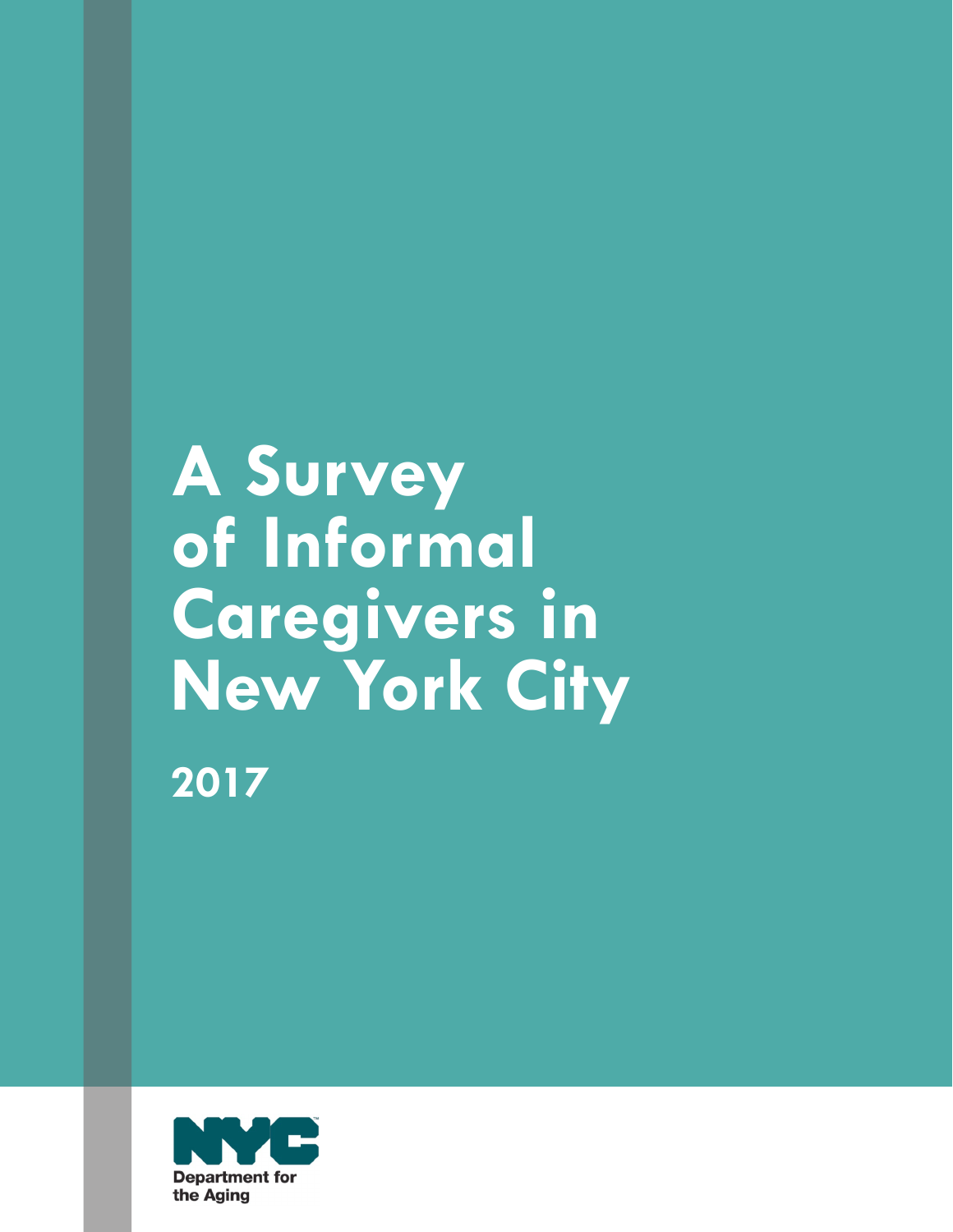Illustrations by Caty Bartholomew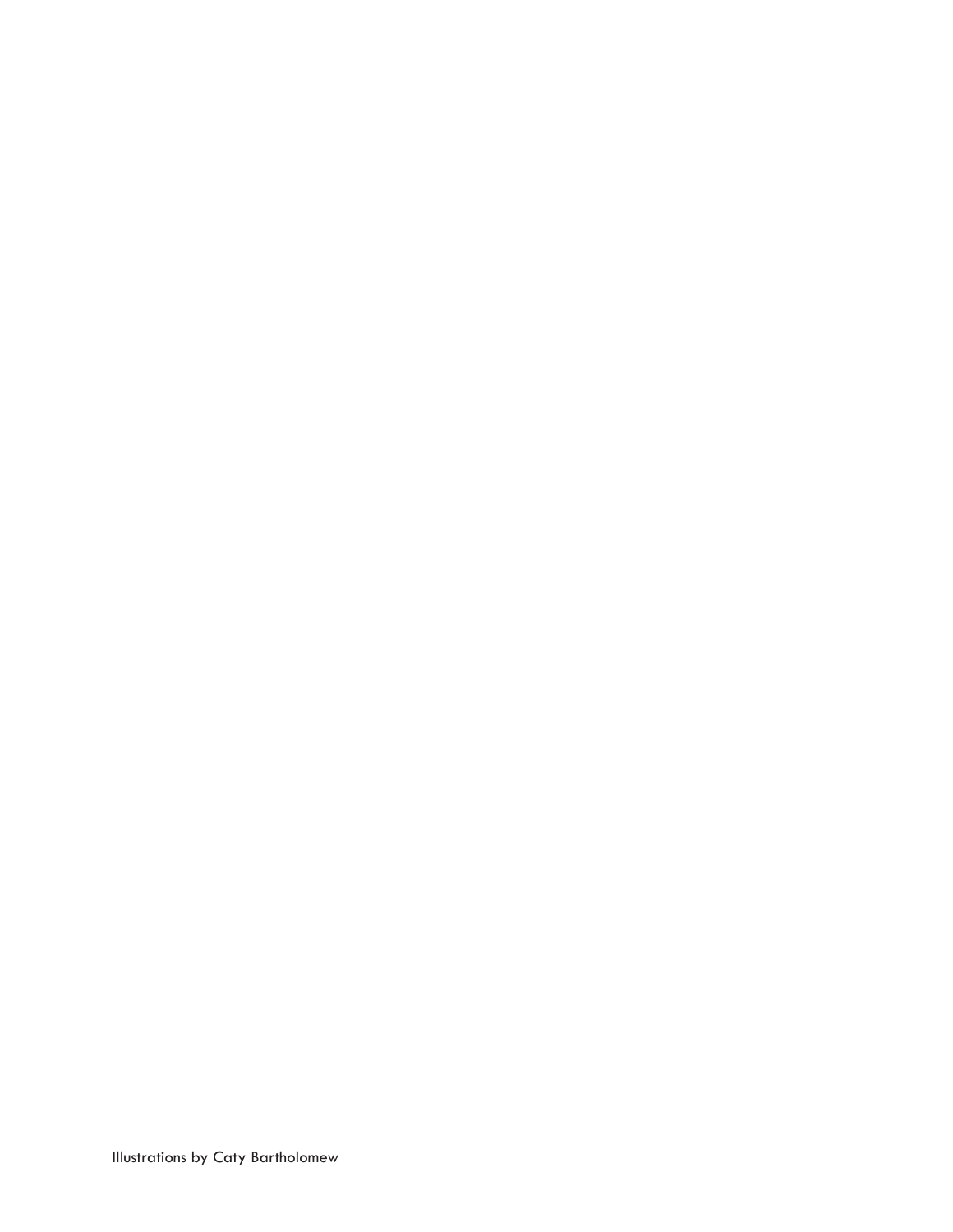## **Contents**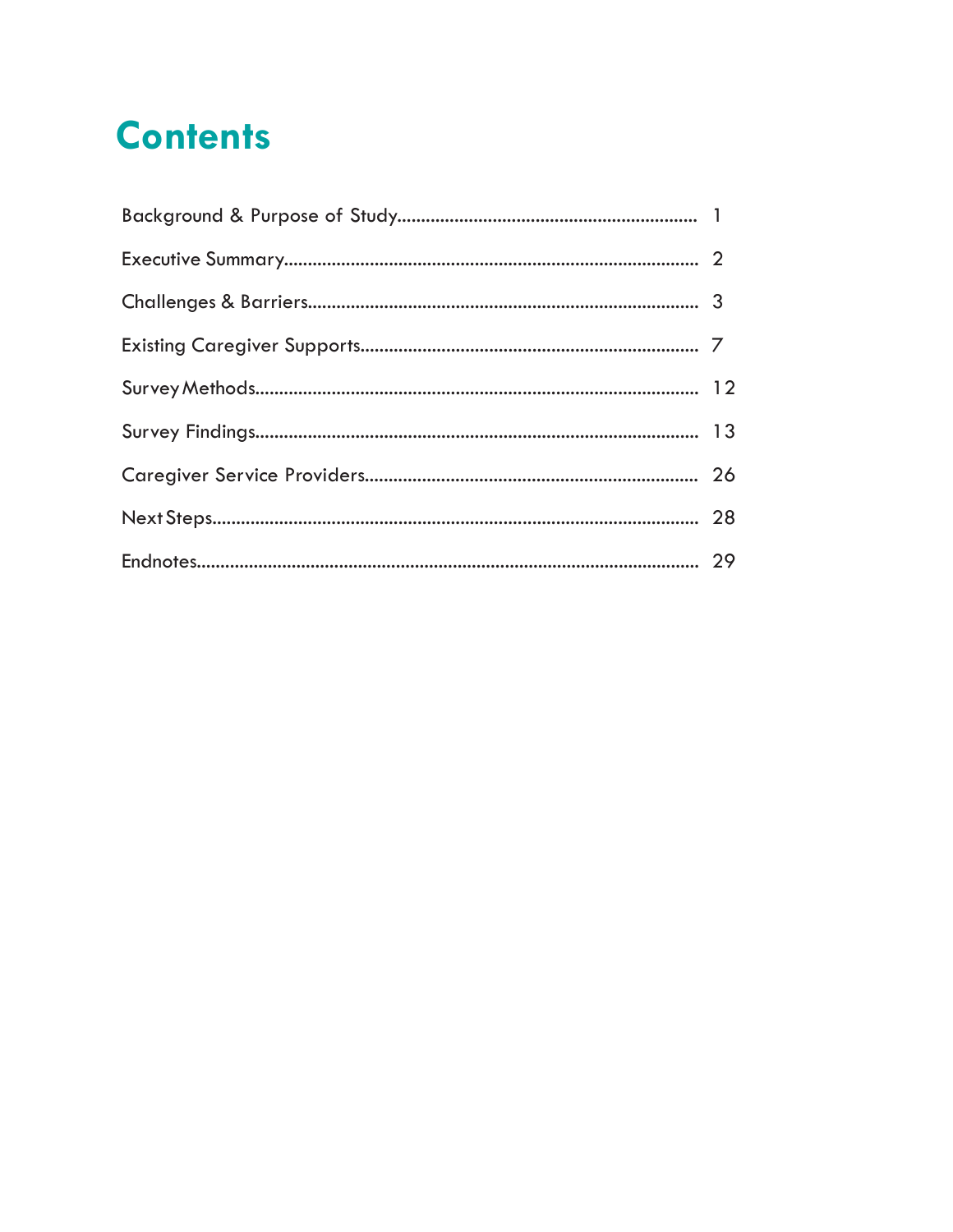## **Background & Purpose of the Study**

On August 31, 2016, Mayor de Blasio signed **Local Law 97 of 2016**, which requires the New York City Department for the Aging (DFTA) to develop and conduct a survey of unpaid caregivers. The law also requires DFTA to create a comprehensive plan that addresses the needs of unpaid caregivers and to report on the plan's progress after two years and every five years thereafter. The purpose of the legislation is to shine a light on the essential, often invisible, role unpaid caregivers play in the lives of others, to identify ways to strengthen existing services, and to develop new policies and programs to support them.

This study is the first of its kind to examine the extent to which unpaid caregivers' needs are met in NYC and to identify areas for further improvement. The study was created to provide actionable and policyrelevant data on the extent to which unpaid caregivers in New York City obtain the services they need and the barriers they may face in obtaining those services. The study was designed by DFTA and the Mayor's Office for Economic Opportunity (NYC Opportunity) with input from the Administration for Children's Services (ACS), the Mayor's Office for People with Disabilities (MOPD), and community stakeholders including AARP. Conducted by NYC Opportunity in partnership with Westat, a research and statistical analytics firm, the study includes separate surveys for three groups of unpaid caregivers and providers of services to these caregivers.

The three groups are:

- Adults caring for family member(s) aged 60 or over, including adults with Alzheimer's disease or other dementia;
- Grandparents or other older relatives who are the primary caregivers of children under 18; and
- Adults caring for individuals with disabilities between the ages of 18 and 59.

Unpaid family caregiving accounts for the lion's share of long-term services and supports for care of the elderly, kinship care of minors, and care of adults with disabilities. Studies examining the burden and impact of such care on the caregivers' health and well-being have documented the need for greater access to relevant and affordable services such as respite care, case management, legal services, and counseling and mental health supports.

#### The surveys in this study collectively addressed two broad research questions: **To what extent do the three groups of unpaid caregivers obtain the services they need? What barriers do unpaid caregivers face in obtaining support services?**

Specifically, the study addresses the following sub-questions in order to answer the broader research questions:

- What are the demographic profiles of New York City caregivers of older adults, kinship caregivers of minors, and caregivers of adults with disabilities? What are their resources for providing care and burden of care? What is the profile of care recipients?
- What services do family caregivers need for themselves and their care recipients?
- To what extent are the caregivers' needs for services met and what are the levels of unmet need?
- What barriers do caregivers face in obtaining the services they need?
- How do various caregiver groups differ in obtaining the services needed and their levels of unmet need?

In consultation with relevant City agencies and external stakeholders, DFTA will use the study findings to develop a comprehensive plan to address the needs of unpaid caregivers in New York City.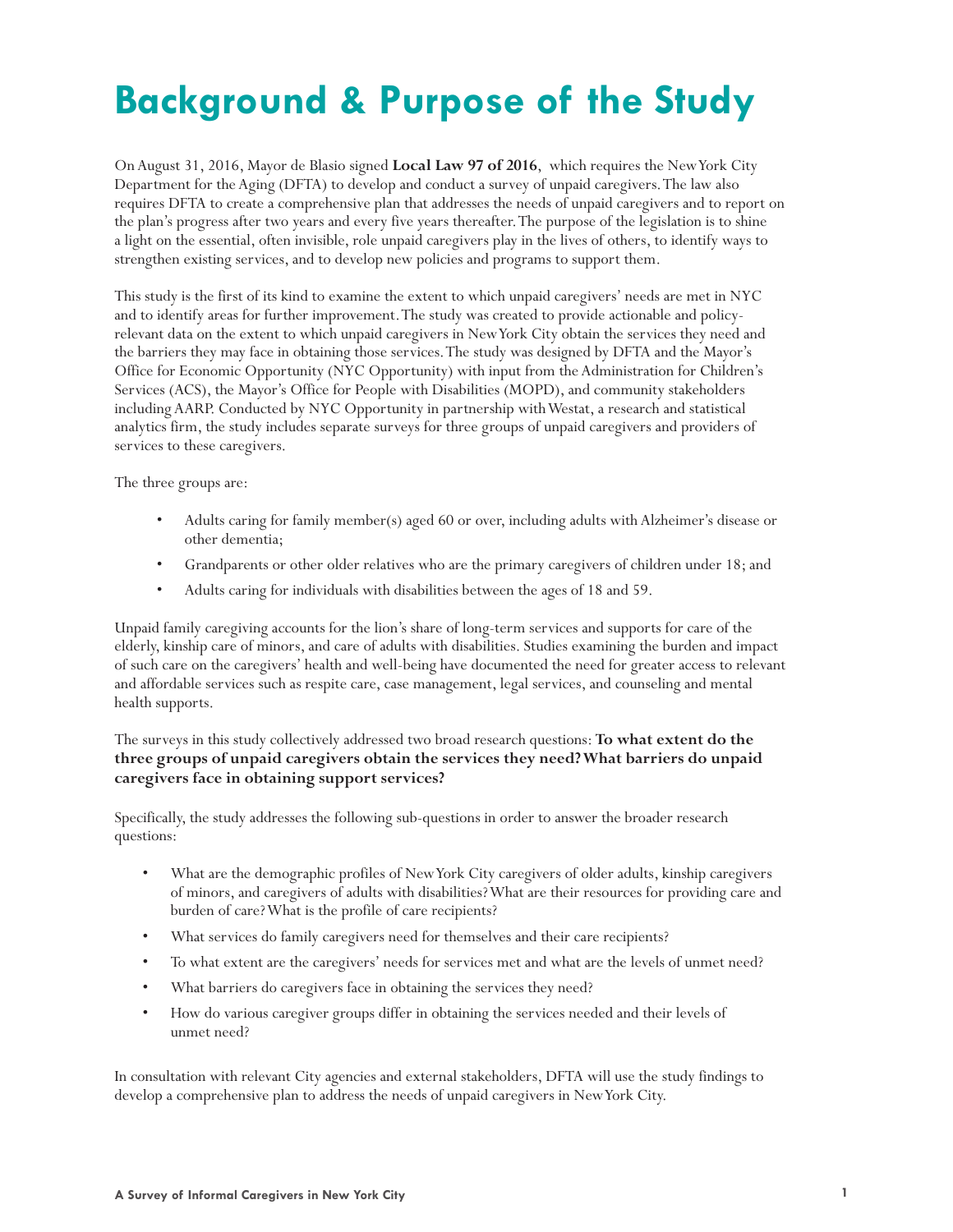## **Executive Summary**

There are an estimated 900,000 to 1.3 million unpaid caregivers in New York City.<sup>2</sup> While the three types of caregivers surveyed may not be representative of this entire population, the findings reveal that of all caregivers who completed the survey, most are women and many are seniors. A majority provide at least 30 hours of care per week, with many spending 40 or more hours a week providing care. Many have jobs, and it is not uncommon for these caregivers to encounter problems at work, change to parttime work, or quit their job because of their caregiving responsibilities. Many struggle financially, either barely managing to get by or not able to make ends meet. Caregivers acknowledge needing services like respite care and legal help, but sometimes they do not know that such services are available.

Some of the survey highlights are as follows:

#### **All Caregiver Groups**

- A **majority** of caregivers are **women** and at least **50 years old**
- **• More than half** of caregivers **provide at least 30 hours of care** each week
- At least **one-third** of each caregiver group **struggles financially**
- **• Information about available services** is in the top three **most needed services** for all caregiver types
- **• One of the services with the highest levels of unmet need** was **respite care**—**at least 1 in 4** caregivers from each group **need but do not receive it**
- Two of the **most prevalent barriers to obtaining services** are **lack of knowledge regarding available services** and **income/financial limitations**

#### **Caregivers of Older Adults**

- Over **three-quarters** were **55 or older**
- About **half cannot make ends meet** or **barely manage to get by**
- **• Less than half** are **employed**
- Of those employed, **more than two-thirds say caregiving affected their job**
- About **two in five spend 40 or more hours** a week **providing care**

#### **Kinship Caregivers**

- About **three in four foster care kinship caregivers** (ACS caregivers) are **under 65** years old, while **nearly two-thirds of non-foster care kinship caregivers** (GRC caregivers)<sup>3</sup> are 65 or older
- **• One-third** of **ACS caregivers** say they **cannot make ends meet or barely manage to get by**, a statistic that jumps to about **7 in 10 for GRC caregivers**
- A **majority** of **ACS caregivers work**, while nearly **three-quarters** of **GRC caregivers** are **retired**
- A **majority** of employed kinship caregivers **say caregiving affected their job**
- A **majority** of kinship caregivers **provide at least 40 hours of care each week**

#### **Caregivers of Adults with Disabilities**

- About **two-thirds** are **at least 50 years old**
- A **majority** are **employed** either full-time or part-time
- Of those employed, **three in four say caregiving affected their job**
- About **half** say they **cannot make ends meet or barely manage to get by**
- About **two in five** spend at least **40 hours a week providing care**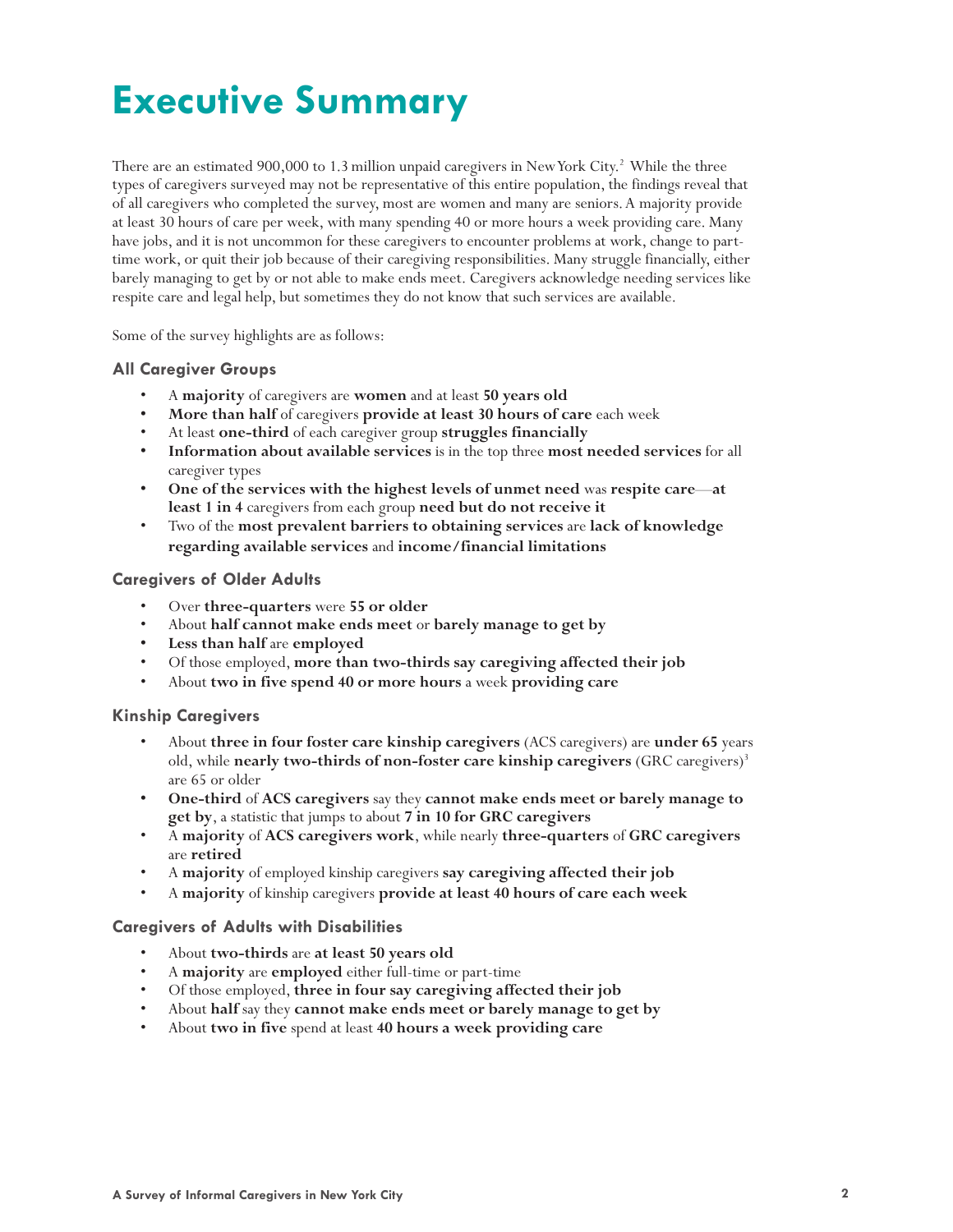## **Challenges and Barriers**

### **Who are Unpaid Caregivers**

Unpaid caregivers, often referred to as family caregivers or informal caregivers, provide crucial care to people of all ages.<sup>4</sup> They are adult children whose assistance can range from preparing meals to bathing their elderly parents who are unable to perform these activities of daily living themselves. They are partners and spouses who remind their loved ones with Alzheimer's to take their medicine and pay bills. They are grandparents who raise their young grandchildren, dropping them off at school and picking them up at the end of the day. They are parents of adult children with disabilities who take their care receivers to doctor appointments.

For many, caregiving is a labor of love. But it can also be exhausting, stressful, and overwhelming. While there is no price tag on their work, caregivers often pay a price themselves. Caregiving can take a toll on people physically, emotionally, and financially. For an adult child who is constantly attending to the needs of a parent with dementia, it can mean hours of lost sleep, absence from work, and reduced workplace productivity. For a grandparent with limited physical mobility, a simple task like picking up a child's toys can mean living with more pain. For a single parent with a full-time job, it can mean having to choose between a paycheck and caring for an adult child with a disability.

While the onus placed on caregivers cuts across gender, ethnic, racial, and socioeconomic lines, women are more likely to take on caregiving responsibilities.<sup>5</sup> Informal caregiving also has a large impact on seniors: in New York State, 85 percent of those receiving caregiver assistance are at least 75 years old, and nearly 25 percent of caregivers are also at least 75 years old.<sup>6</sup>

This report aims to highlight the important and necessary assistance unpaid caregivers provide—whether for a parent, a spouse, a young child, or a family member with a disability—in an effort to improve the quality of life for caregivers and the quality of care for those they help.

### **A \$470 Billion Industry and a Financial Toll**

Across the United States, the economic value of the work family caregivers perform is estimated at \$470 billion a year.<sup>7</sup> And the economic impact of unpaid caregiving on the families who both require and deliver these services is enormous. The burden takes its greatest toll on those with limited financial resources who inevitably face a daunting choice: either a cut to their paycheck because a family member needs their help or not providing adequate care for their family member. Moreover, the financial strain posed by caregiving responsibilities may extend beyond lost wages. Often, caregivers must pay out of pocket for caregiving expenses such as transportation to the doctor, overnight help, and home modifications like grab bars, walk-in bathtubs, and chair lifts. One study found that caregivers pay an average of nearly \$7,000 a year on caregiving expenses, and these out-of-pocket expenditures represent on average 20 percent of their incomes.<sup>8</sup>

Some caregivers opt to leave the workforce early so that they can provide full-time care to a family member. Those who do so to care for a parent lose on average \$304,000 in wages and benefits over the course of their lives.<sup>9</sup> There is also evidence suggesting that women who take on a caregiving role in middle age are more likely to live in poverty in old age.<sup>10</sup>

Unemployed caregivers are also familiar with the financial hardships that come with caring for someone. Many grandparents raising grandchildren, for example, are retired and live on fixed incomes, leaving them with little or no wiggle room to afford even basic necessities for the child in their care.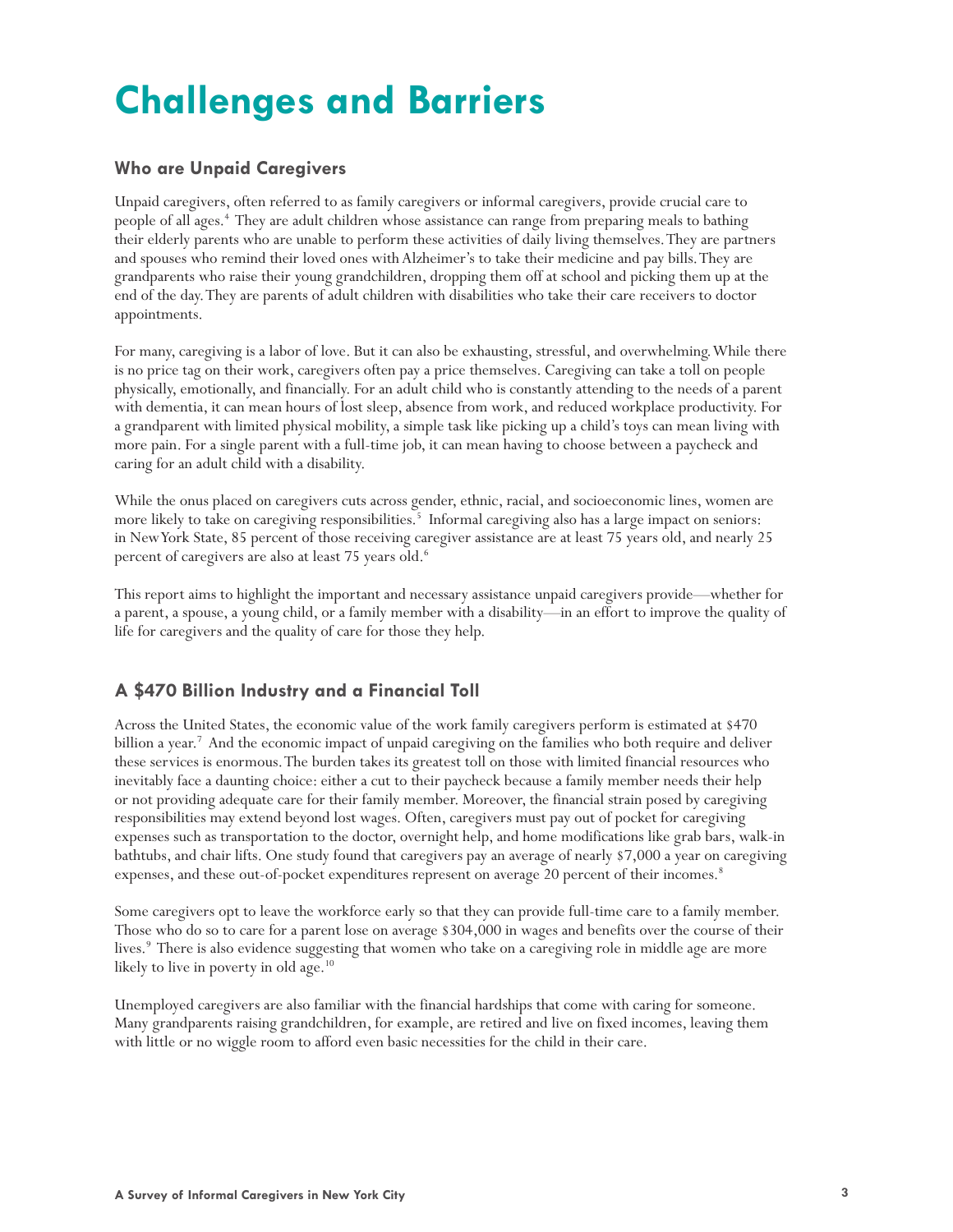## **Challenges and Barriers, continued**

#### **Challenges and Protections in the Workplace**

The circumstances caregivers must confront also make them vulnerable to discrimination in the workplace. This unfair treatment might result from situations an employer deems "inconvenient," like an employee leaving work early to take their adult child to the doctor, taking a day off because a home care worker fails to show up, or leaving work in the middle of the day after getting an unexpected call from their parent who has fallen and needs help.

In January 2016, Mayor Bill de Blasio signed legislation expanding the New York City Human Rights Law to include "caregiver status" as a protected category in employment. This addition will help protect employees with caregiving responsibilities from being terminated, demoted, or denied a promotion.

#### **Differing Perspectives on Caregiving**

Whether employed or unemployed, caregivers face more than economic hurdles. Some caregivers, including parents and grandparents, do not recognize themselves as caregivers and thus never avail themselves of benefits and services they need. In certain cases, cultural differences may influence attitudes toward caregiving. Some families, for example, might consider looking after an elderly parent or relative a familial obligation, tradition, or even expectation. This could mean they are unwilling to seek out or accept help or feel ashamed for doing so. In some communities, fear of being judged for placing a family member in a nursing home might make families more likely to rely on each other for care. Sometimes family caregiving arrangements can fuel frustration or even resentment. This can occur when one family member, often a sibling, is forced to shoulder the caregiving burden on their own, without the contribution of other siblings or family members.

#### **Physical and Emotional Toll of Caregiving**

Without sufficient support or awareness of the support that is available to them, caregivers face potentially significant financial burdens as well as physical and emotional challenges. Many caregivers, for example, neglect their own health needs to look out for someone else's. Others must deal with the depression and anxiety that ensue not only from facing the unfortunate conditions of their loved ones, but also from having to juggle the care of their loved ones with their own needs.

In general, caregivers experience higher levels of depression and stress than non-caregivers.<sup>11</sup> Caregiving can contribute to loss of self-identity and self-esteem, and can cause exhaustion and feelings of helplessness.<sup>12</sup> Acting as a caregiver can also have serious effects on one's physical health, including higher risk of heart disease and obesity.<sup>13</sup> Because of the intensity and longevity of the care they provide, caregivers often miss doctor appointments, eat less healthily, and do not exercise often.<sup>14</sup> And some research suggests that stress caused by caregiving is linked to a higher risk of mortality.15

#### **Testimony Highlights Challenges of Unpaid Caregiving**

A joint hearing for the proposed legislation held on April 11, 2016 by the New York City Council Committee on Aging and Committee on Civil Service and Labor highlighted some of the challenges caregivers face and the support they need.

In written testimony, Marlene Champion, a working nanny who also cares for her grandson with spinal cord injuries sustained in a motor vehicle accident, wrote that "family caregivers like myself who suddenly find themselves in this position need support that [helps] us provide the best care possible for our loved ones and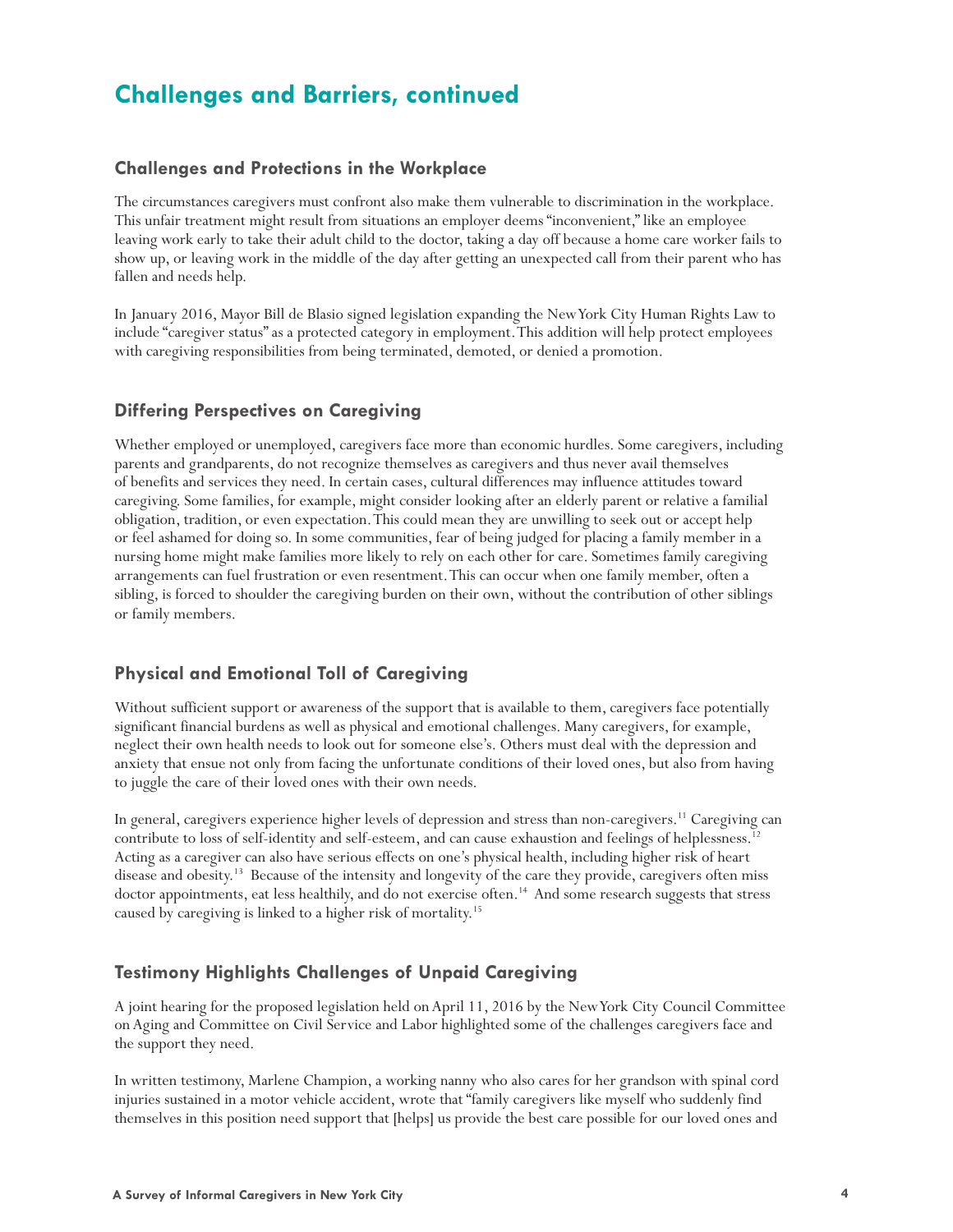## **Challenges and Barriers, continued**

also for ourselves." She also noted that the money required to support her grandson makes it hard to save for retirement and her own care as she grows older.

Barbara Bruce's testimony revealed her own struggle to balance her paid job as a nanny with her role as a caregiver to her autistic 19-year-old son. "I do wish I had more time and support as a family caregiver," she wrote.

Jed Levine, Executive Vice President and Director of Programs and Services at CaringKind, cited the case of an elderly man whose wife with Alzheimer's disease wakes him up every night because she fears that a man she does not know is in her bed. He leaves the apartment, waits, and reenters pretending he has just come home from work to put her at ease.

**"You end up sacrificing everything to be there for someone else," testified Teri Graham, who acted as her mother's caregiver for three years. "My days extended from sun up to sun down. I couldn't sleep or eat or even shower. Once I was very sick but couldn't stay in bed to take care of myself because there wasn't anyone available to take care of my mother. It became impossible to plan anything because I never knew what curve ball she would throw me or more accurately the dementia would throw me. The stress became unbearable and resulted in headaches, backaches, nervous stomach, high blood pressure and my drug of choice binge eating…It wasn't fair to ask me to sacrifice my life, plans and job to stay home tied to my mother 24/7."** 

#### **Caregiving as Fulfilling**

The work of unpaid caregivers is often thankless, but it may also be fulfilling. Grandparent caregivers, for example, can reap benefits like reduced anxiety and a renewed sense of purpose.16 Despite facing financial and mental health challenges, parents caring for children with autism spectrum disorders can find their caregiving experience fulfilling.17 Caring for a parent with a neurodegenerative disease like Alzheimer's or Parkinson's can help forge stronger bonds between a parent and their adult child caregiver and make adult children appreciative of the opportunity to reciprocate, positive aspects that are associated with a less stressful and overwhelming caregiving experience.<sup>18</sup>

#### **Fewer Caregivers for a Growing Senior Population**

A 2016 U.S. Census Bureau/National Institutes of Health report projects that the population of Americans 65 and up will almost double to 88 million by 2050.<sup>19</sup> In New York City, the population of adults 60 and older is projected to increase to 1.86 million by 2040, nearly 50 percent larger than what it was in 2000.<sup>20</sup> But as the senior population grows, there will be fewer available family caregivers for a growing number of Baby Boomers who will require care. In 2010 the ratio of available caregivers to elderly people in need of care was 7-to-1 and by 2030 is expected to fall to 4-to-1.<sup>21</sup> As the need for caregivers grows, the need to support caregivers will become even more urgent.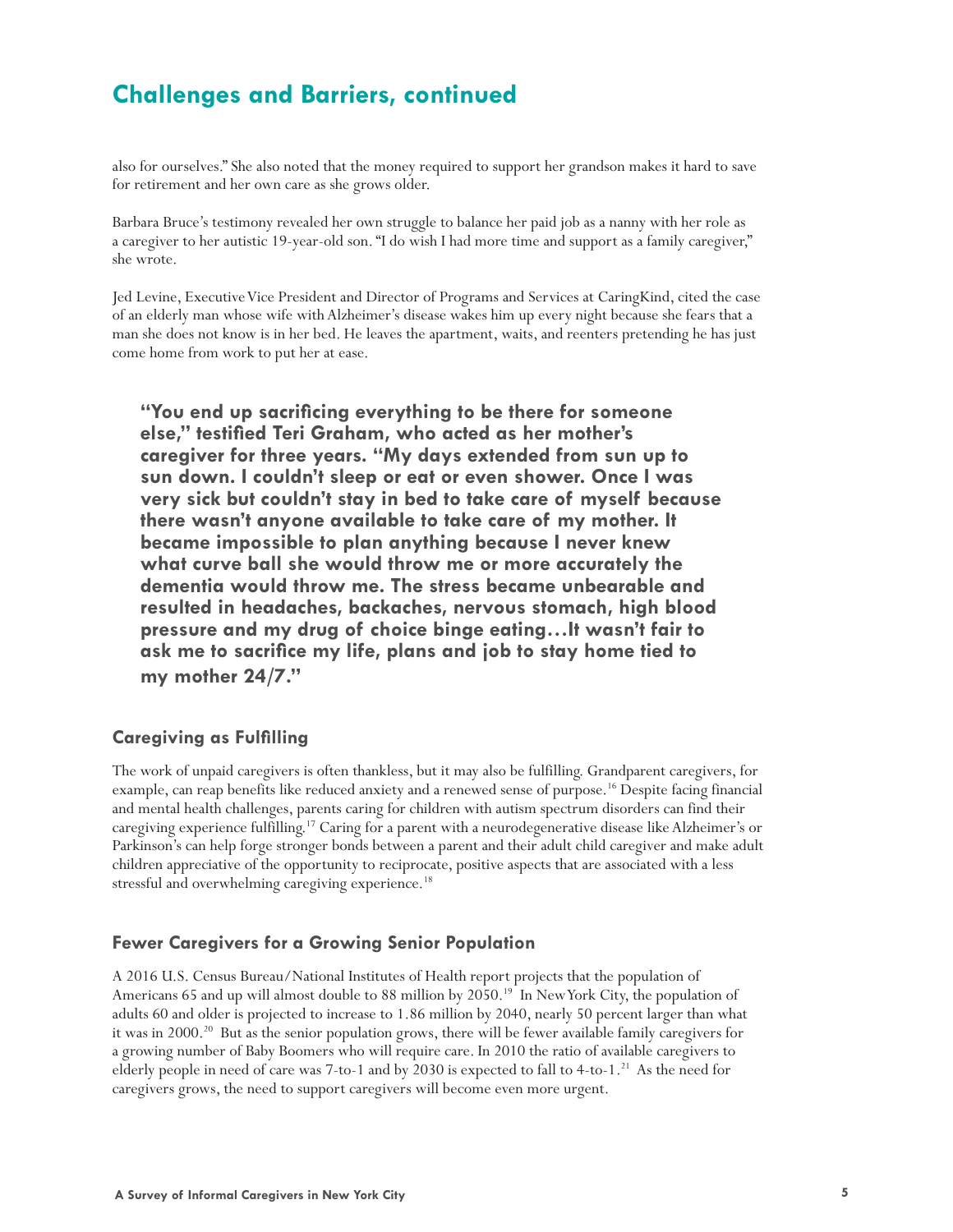## **Challenges and Barriers, continued**

The home care workforce, comprising personal care aides, home health aides, and nursing assistants, more than doubled in size from 2005 to 2015<sup>22</sup> and may contribute to bridging the gap between a shrinking pool of family caregivers and a growing number of people who need their care. Despite difficulties in the home care workforce that include high turnover rates and low wages, home care is one of the nation's fastest growing occupations and is expected to lead all other occupations in job creation from 2014 to 2024.<sup>23</sup>

The number of grandparents raising their grandchildren is also growing. In the United States, from 2005 to 2015, the number of children with grandparents as their primary caregivers increased from 2.5 million to 2.9 million.<sup>24</sup> This trend can be attributed to a variety of factors including the opioid epidemic, economic hardship, incarceration, military deployment, and physical and mental illness.

#### **An Economic Imperative**

Supporting caregivers not only helps keep families together—it is fiscally responsible. When individuals look after family members and loved ones at home, they are providing economic benefits to the state and the City, sparing them the cost of nursing homes and other long-term facilities often borne by taxpayer-funded programs like Medicaid. It is estimated that the voluntary assistance provided by family members saves New York State about \$32 billion annually.<sup>25</sup> Grandparent and other relative caregivers play an important role in preventing children from entering the foster care system, and in doing so save U.S. taxpayers more than \$4 billion.<sup>26</sup> Research also suggests supporting family caregivers may mean fewer emergency room visits and shorter hospital stays.<sup>27</sup>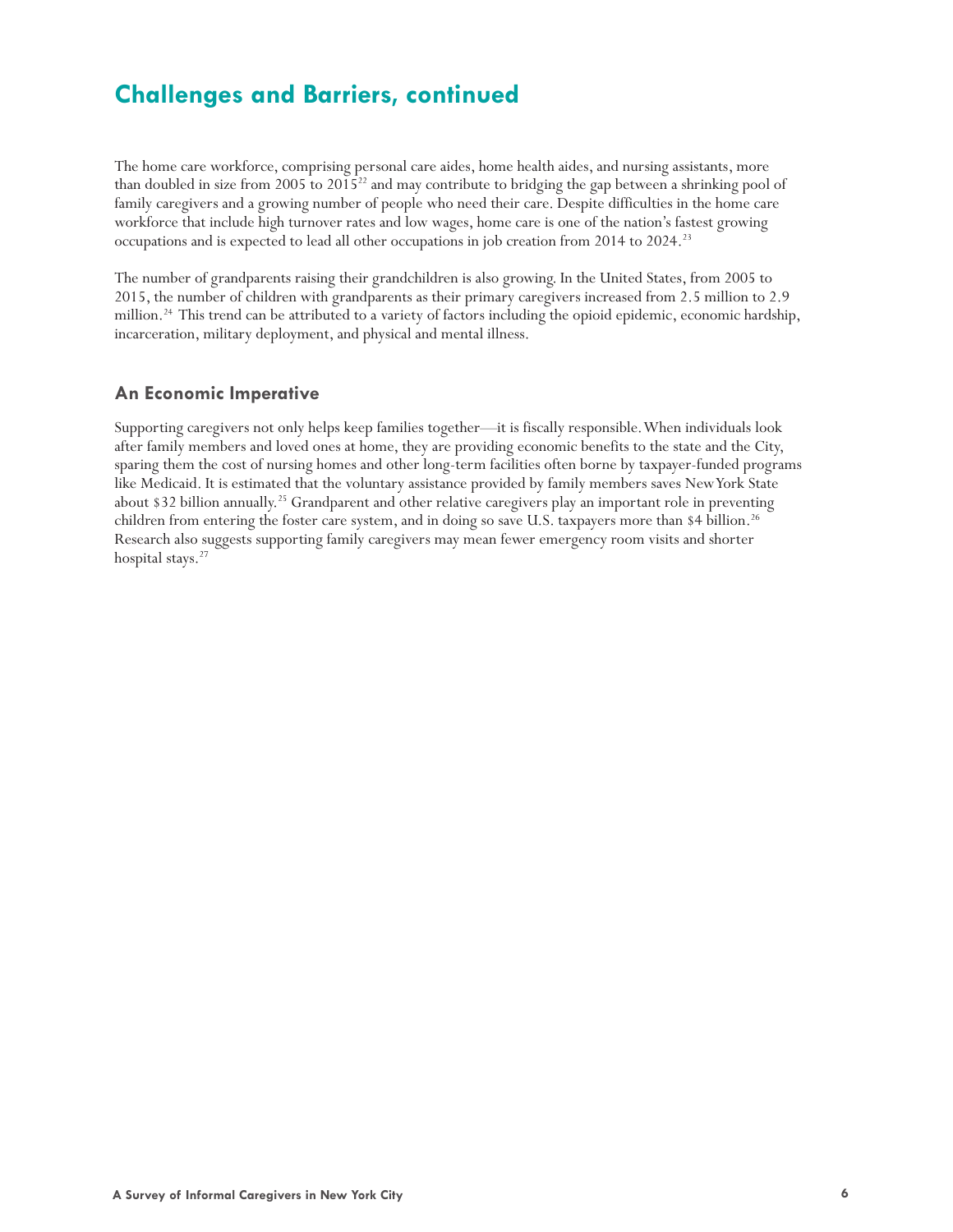## **Existing Caregiver Supports**

### **The Older Americans Act and the National Family Caregiver Support Program**

While there is no comprehensive Federal, New York State, or New York City plan to support the needs of unpaid caregivers, a variety of services and resources for caregivers do exist.

The Older Americans Act, signed into law by President Lyndon Johnson in 1965, sowed the seeds of the first national effort to support unpaid caregivers. In 2000, the Act was amended to establish the National Family Caregiver Support Program (NFCSP), which provides money to states for services that make it easier for family caregivers to look after their loved ones in their homes. Funding is funneled to local Area Agencies on Aging (AAA), many of which contract with community organizations to provide the services required by law. The resources for caregivers available through the program include information about available services, assistance identifying eligibility and applying for government benefits, individual counseling and support groups, training, respite care, and supplemental services like health supplies and assistive devices.

When the NFCSP was enacted, eligibility for services was limited to family members caring for adults ages 60 and up and grandparents and older relatives acting as primary caregivers of children ages 18 and younger. The 2006 reauthorization of the Older Americans Act expanded the definition of those who may be served through NFCSP to younger grandparents (ages 55 and older), older adults caring for children of any age with a disability, and family caregivers of individuals of any age with Alzheimer's disease or related neurological disorders.

In New York State, NFCSP funding granted to the New York State Office for the Aging is distributed to local AAAs, including DFTA. DFTA in turn currently contracts with nine community organizations to provide services throughout the five boroughs. In Fiscal Year 2017, DFTA received \$3.5 million of federal funding for caregiver support through the NFCSP.

### **State Efforts**

In recent years, New York State has made other investments in caregiver support. In 2015, as part of the State's Alzheimer's Caregiver Support Initiative, Governor Andrew Cuomo allocated \$67.5 million to directly support family caregivers of people with Alzheimer's and other dementias, with funding awarded to nine organizations, including three in New York City.28 Also in 2015, Governor Cuomo signed the New York State Caregiver Advise, Record and Enable Act, which requires hospital workers to train caregivers to perform tasks that the patient will require at home before he or she is discharged.

The statewide initiative NY Connects offers information and assistance on medical and nonmedical long-term services and supports to individuals regardless of their age, disability, diagnosis, income level, or insurance. In New York City, caregivers can get help locating the right resources for themselves and their family members by calling 311 and asking for one of the NY Connects providers located in each of the five boroughs.

### **Existing New York City Resources for Unpaid Caregivers**

In New York City, DFTA operates the Caregiver Resource Center (CRC) and the Grandparent Resource Center (GRC). The CRC is staffed by social workers who provide informational support and referrals to communitybased programs and services to caregivers of older New Yorkers. The CRC also provides case consultations to assist community professionals seeking guidance on their client work and engages in public education and outreach to caregivers, professionals, seniors, and the community at large on a range of long-term care issues and supports including Alzheimer's disease, residential alternatives, nursing home placement, caregiving, and senior safety. In addition, the CRC maintains a relationship with the NYPD Missing Persons Unit, enabling CRC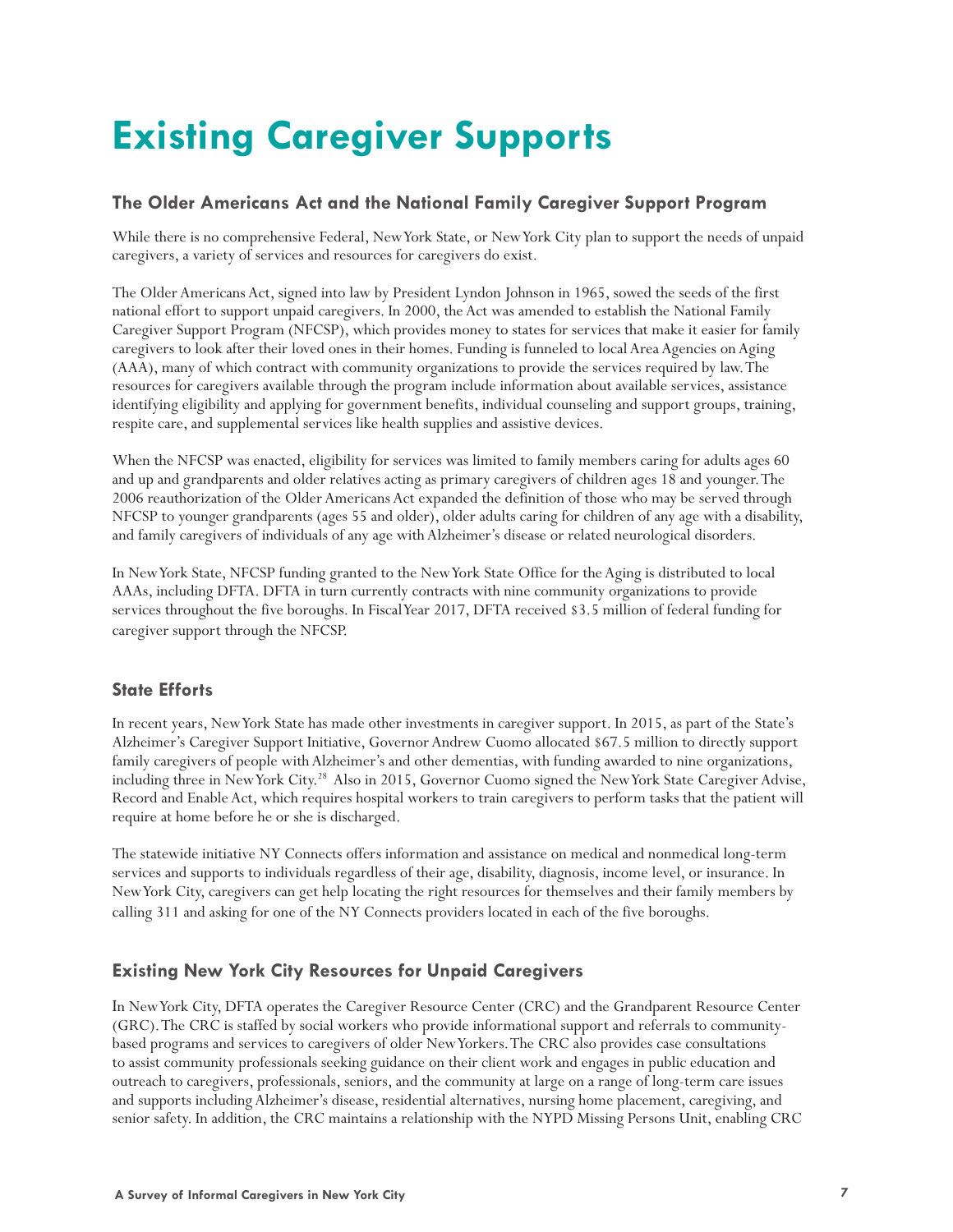## **Existing Caregiver Supports, continued**

social workers to receive information about Silver Alert notifications, reach out to the family caregivers of the individuals reported missing, and connect them to the right services.

DFTA's GRC provides support to older adult caregivers raising their grandchildren. It empowers grandparents caring for young children by providing training, as well as recreational opportunities and health education. It also conducts targeted outreach to specific communities, including to grandparents and elderly caregivers of children who live in NYCHA developments. In partnership with Cornell University Cooperative Extension NYC, the Center has also offered a "Parenting the Second Time Around" program, which helps grandparents and other relatives providing care strengthen their parenting skills.

The Administration for Children's Services (ACS) offers additional resources for grandparent and other relative caregivers. After a child's initial placement in foster care, ACS facilitates immediate arrangements and necessary referrals to ensure a smooth transition for the child and foster family. These immediate needs range from childcare and school placement to coordination of parental visitation. During subsequent meetings with the child and foster family, ACS works to identify further service needs, making referrals to medical and mental health service providers, connecting families to training opportunities, and providing information about how to obtain other available services. On a case-by-case basis, ACS may also offer special supports to foster parents such as respite care, home health aide services, foster parent support groups, emergency oncall support, safety planning, and connections to community-based supports and trainings.

Recognizing that children placed with kin have greater placement stability and better outcomes, ACS has made placement with kin a top priority in its Foster Care Strategic Blueprint. Kinship care creates the possibility of permanency through the Kinship Guardianship Assistance Program (KinGAP) and improves parent-child and sibling visitation rates, which in turn improves permanency and wellbeing. Every year since 2013, there has been a steady increase in the number of children exiting foster care and achieving permanency through kinship guardianship. From Fiscal Year 2015 to Fiscal Year 2016, ACS increased the number of children achieving permanency through kinship guardianship by 25 percent.

The Mayor's Office for People with Disabilities (MOPD) provides information and referrals to programs for people with disabilities and their family members. City agencies also have designated Disability Service Facilitators (DSFs), who help people with disabilities and their caregivers navigate the programs and services offered at their respective agencies, as well as other relevant City- and State-funded programs.

NYC Well, New York City's free and confidential mental health support hotline, is another resource for caregivers. It allows anyone to connect with a trained mental health counselor via phone, text message, or online chat and is available in over 200 languages.

Nonprofits play a crucial role in supporting caregivers, with a majority of DFTA-funded services provided through contracts with community-based organizations. Caregiver programs provided by these organizations offer information and referrals, counseling, support groups, training, and respite services that include home care, adult day services, and overnight institutional care. They also offer a range of supplemental services that vary from program to program, but may include home cleaning, legal and immigration assistance, telephone reassurance, medication reimbursement, shopping assistance, home modifications, and transportation.

Organizations like the Alzheimer's Association and CaringKind have their own 24/7 Helplines where caregivers of persons with Alzheimer's disease or other cognitive impairment can seek assistance. CaringKind also provides access to the MedicAlert NYC Wanderer's Safety Program, while the Alzheimer's Association offers Safe Return. Both are nationwide identification services that activate an emergency response if needed for an individual with Alzheimer's or related dementia.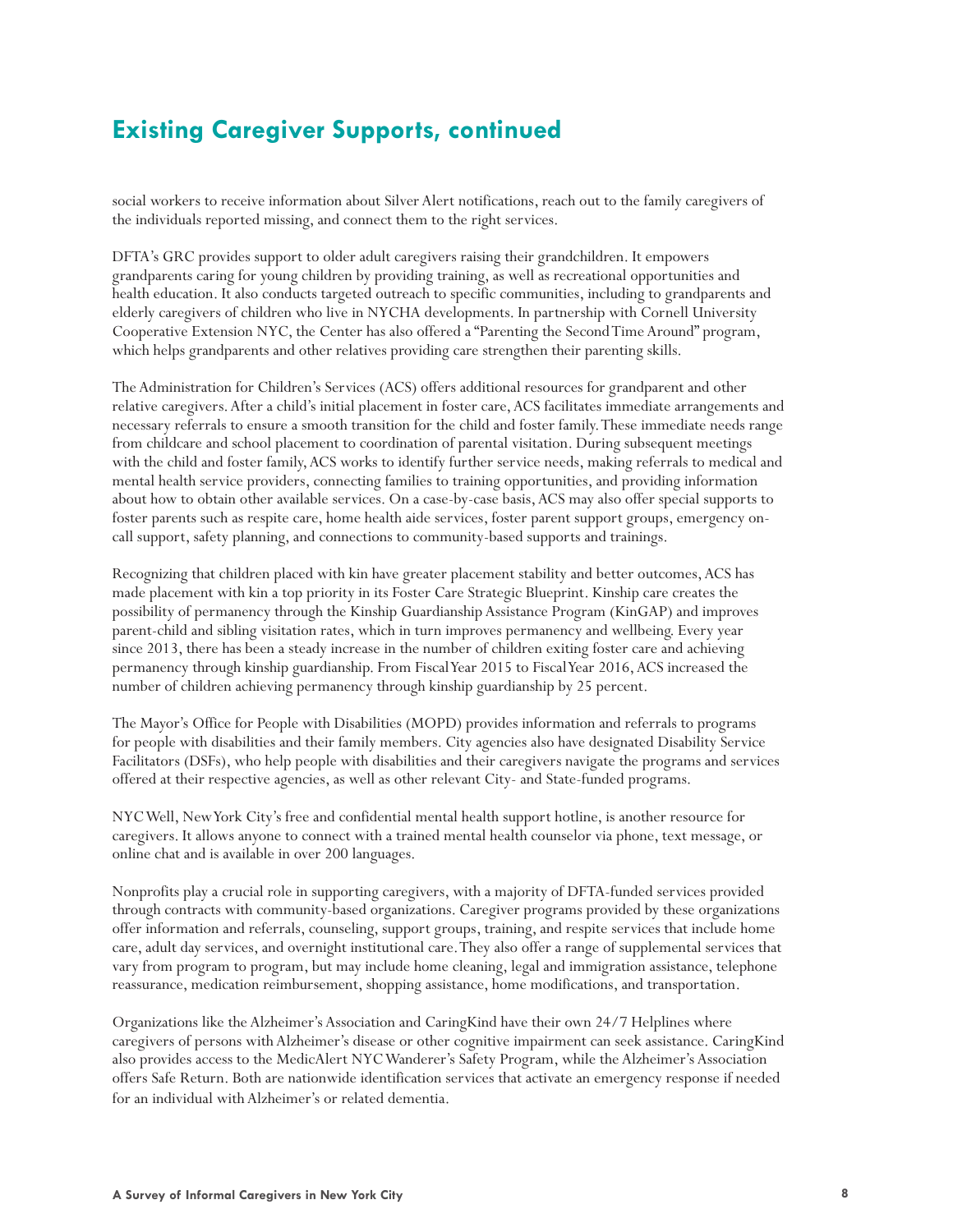## **Existing Caregiver Supports, continued**

#### **Indirect Support for Caregivers**

Services directly benefiting care recipients can also greatly benefit their caregivers. Medicare and Medicaid are lifelines for elderly, disabled, and low-income Americans, providing them with vital health care and home health services that make it easier for people to care for their loved ones at home. In addition, home-delivered meal programs provide a service that eliminates both an expense and time-requiring activity for caregivers. Friendly visiting programs give caregivers the opportunity to take a short break while a volunteer keeps their loved one company in the comfort of the home, while social adult day services and senior centers offer caregivers a longer respite, allowing them to go to work or run errands while knowing their loved one is in a safe and engaging environment. Other resources like the Expanded In-home Services for the Elderly Program (EISEP) help reduce expenses by covering part or all of the costs of non-medical services like light housekeeping and grocery shopping. Home delivered meals and EISEP homecare can be accessed through the network of DFTA-funded case management agencies. Free legal assistance can help seniors at risk of eviction stay in their homes, while the Bill Payer Program trains volunteers to help seniors manage and pay their bills.

#### **Financial Support for Caregivers**

While most of the services available to caregivers are educational in nature or aimed at alleviating the physical and emotional burdens of caregiving, there are few programs that compensate caregivers directly for their voluntary service. At the federal level, the Department of Veterans Affairs recognizes the value of compensating caregivers. In 2010, President Barack Obama signed legislation establishing the Program of Comprehensive Assistance for Family Caregivers, which provides caregivers of veterans injured in the line of duty on or after 9/11 with a monthly stipend, as well as travel expenses, health insurance, mental health services, and respite care. There is legislation pending that would extend these benefits to all veterans who have sustained injuries during their service.

In New York State, Medicaid's Consumer Directed Personal Assistance Program is a long-term care service model that allows the consumer or consumer's representative the flexibility to hire, train, supervise, and schedule their own personal assistants to provide care. The personal assistant can be a family member who is not legally responsible for the consumer or the directing representative for the consumer. In addition, a spouse or legally responsible parent cannot be the paid caregiver. Family members who are eligible to be the care recipient's paid personal assistant may have other employment.

Grandparent and other relative caregivers can become kinship foster parents and receive financial support for the cost of caring for a child. Kinship foster homes are approved according to the same standards as non-relative foster homes. In addition, the Kinship Guardianship Assistance Program (KinGAP)

#### **Mr. H, 57**

Mr. H cares for his mother, who has heart failure. She also has dementia, once burning a meal on the stove because she forgot that she was cooking.

Ten years ago, he quit his job as an engineer to care for her full-time and has not taken a vacation since. Today he keeps track of her weight, blood pressure, body temperature, and glucose level, making sure she is eating the right foods and taking her medications. He is physically and mentally exhausted, but his mother needs him.

"Time," he says, "is a precious commodity," and he is keenly aware of the social and financial sacrifices that he has had to make as a full-time caregiver. Without income, it is hard to make ends meet. While SNAP helps with the cost of food and Medicare provides temporary home health aide services, it is a constant balancing act.

PSS Circle of Care, he says, is a lifeline. They provide diaper support that helps with the budget and respite care that allows him to do simple things like grocery shopping and going to the doctor. "Without them," he says, "I wouldn't have lasted this long.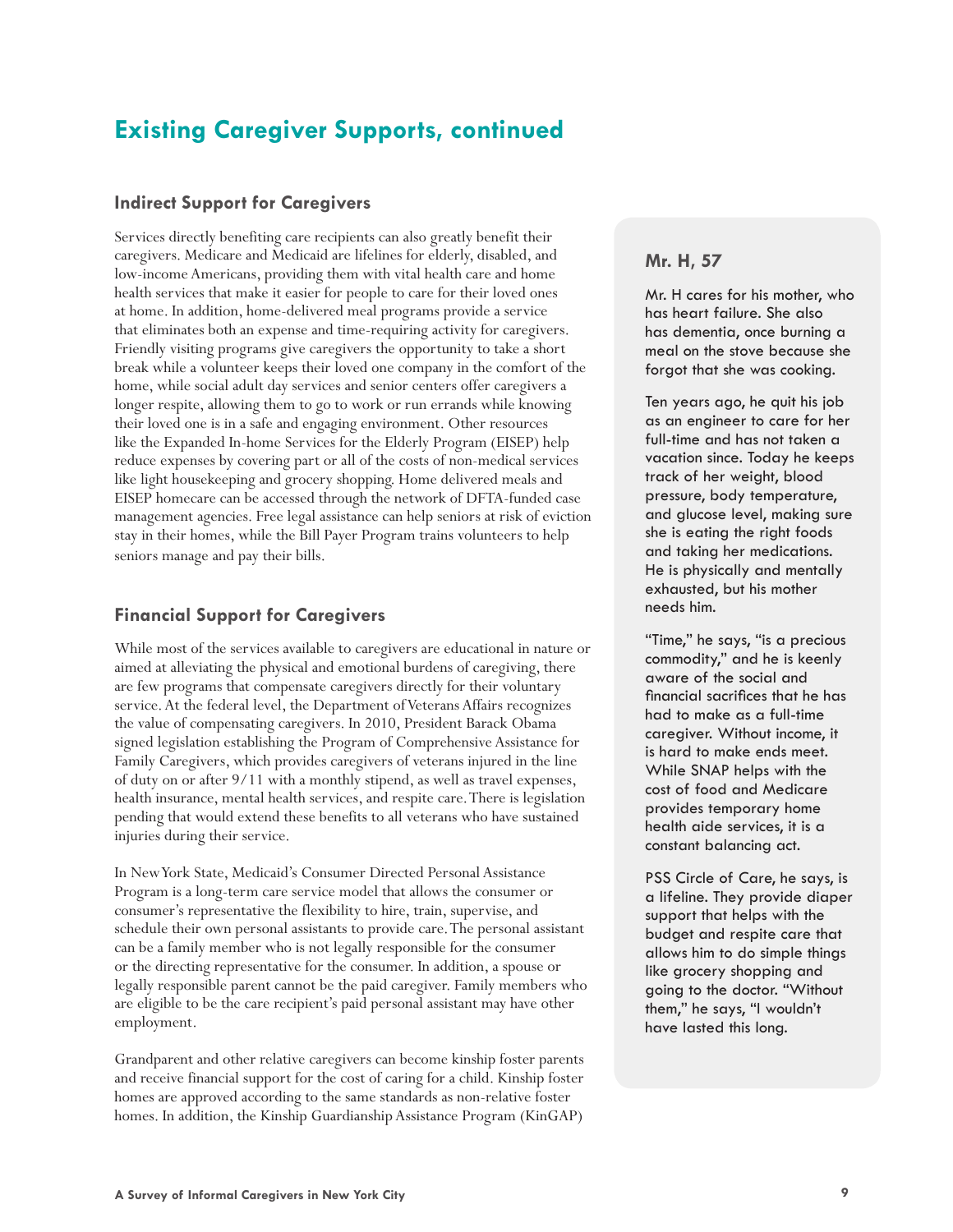## **Existing Caregiver Supports, continued**

helps facilitate the permanent placement of foster children with relatives who have been a child's foster parent for at least six months. Kinship guardians receive financial support similar to the payments they received as kinship foster parents, and in most cases KinGAP covers the child's medical coverage.

Through the Human Resources Administration's job centers, kinship caregivers who are not foster care parents have the right to apply for the Non-Parent Caregiver Grant, a financial benefit provided under the Temporary Aid to Needy Families (TANF) program. Cash Assistance (cash and shelter allowance) is available for kinship caregivers even if one does not have legal custody or guardianship of the child.

#### **Other City, State, and National Efforts**

Additional support for family caregivers in the form of remuneration for the services they provide is being considered or implemented at the national, state, and local levels.

The Credit for Caring Act, a Congressional bill with bipartisan support, would create a federal tax credit of up to \$3,000 for family members providing long-term care to a loved one.

While this federal legislation is pending, states are stepping up to the plate. In July 2017, Hawaii became the first state to financially compensate family caregivers. The Kupuna Caregivers Act, signed into law by Governor David Ige, will provide family caregivers who work at least 30 hours a week with up to \$70 a day to cover home care expenses. A total of \$600,000<sup>29</sup> has been allocated for the first phase of the program.<sup>30</sup> This initiative may serve as an important model for other states and municipalities.

In Washington D.C., the Grandparent Caregiver Program offers low-income residents who are raising grandchildren, great grandchildren, great nieces, or great nephews a monthly subsidy to help care for the children living with them.<sup>31</sup>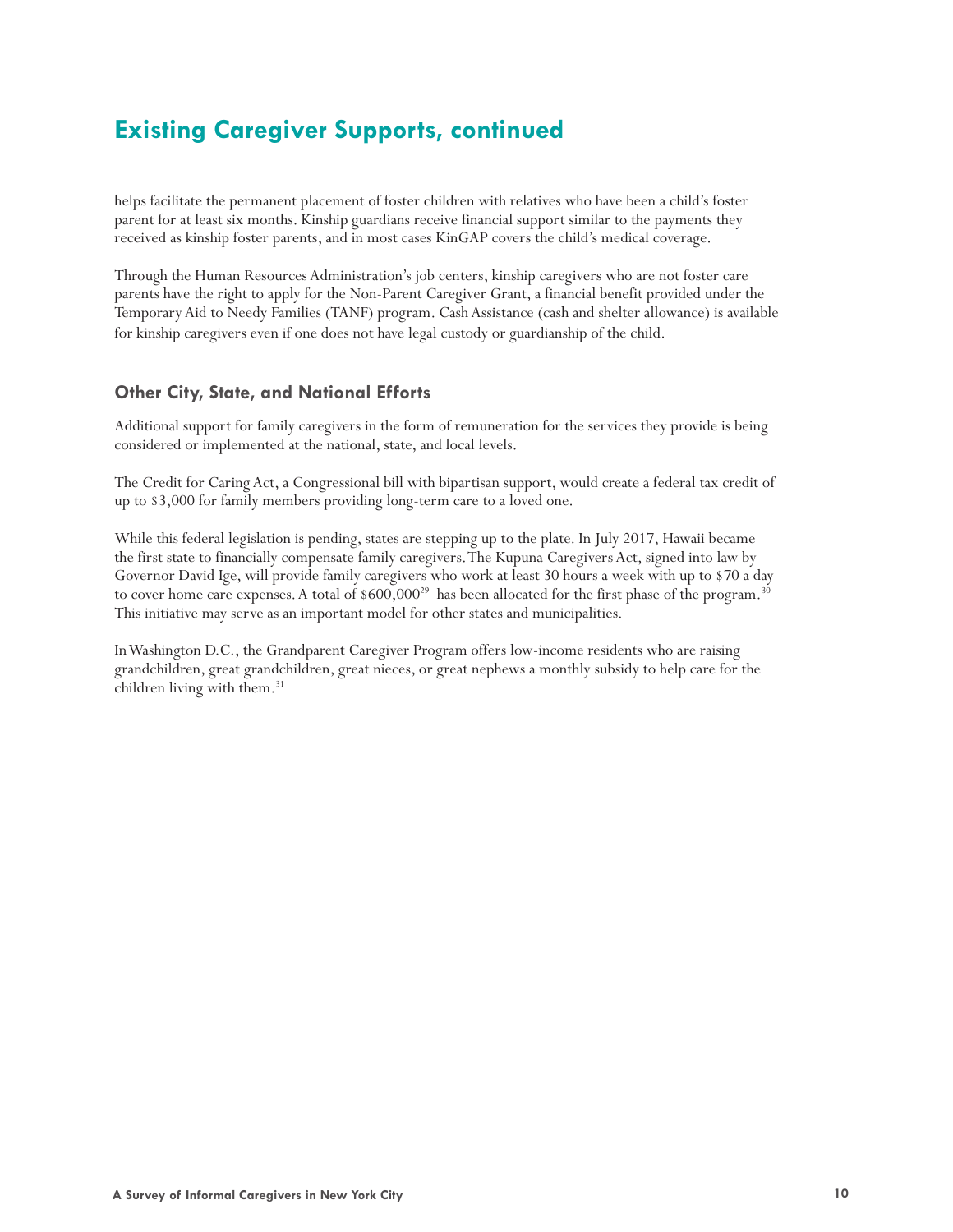## **Historical Timeline of Caregiver Rights**

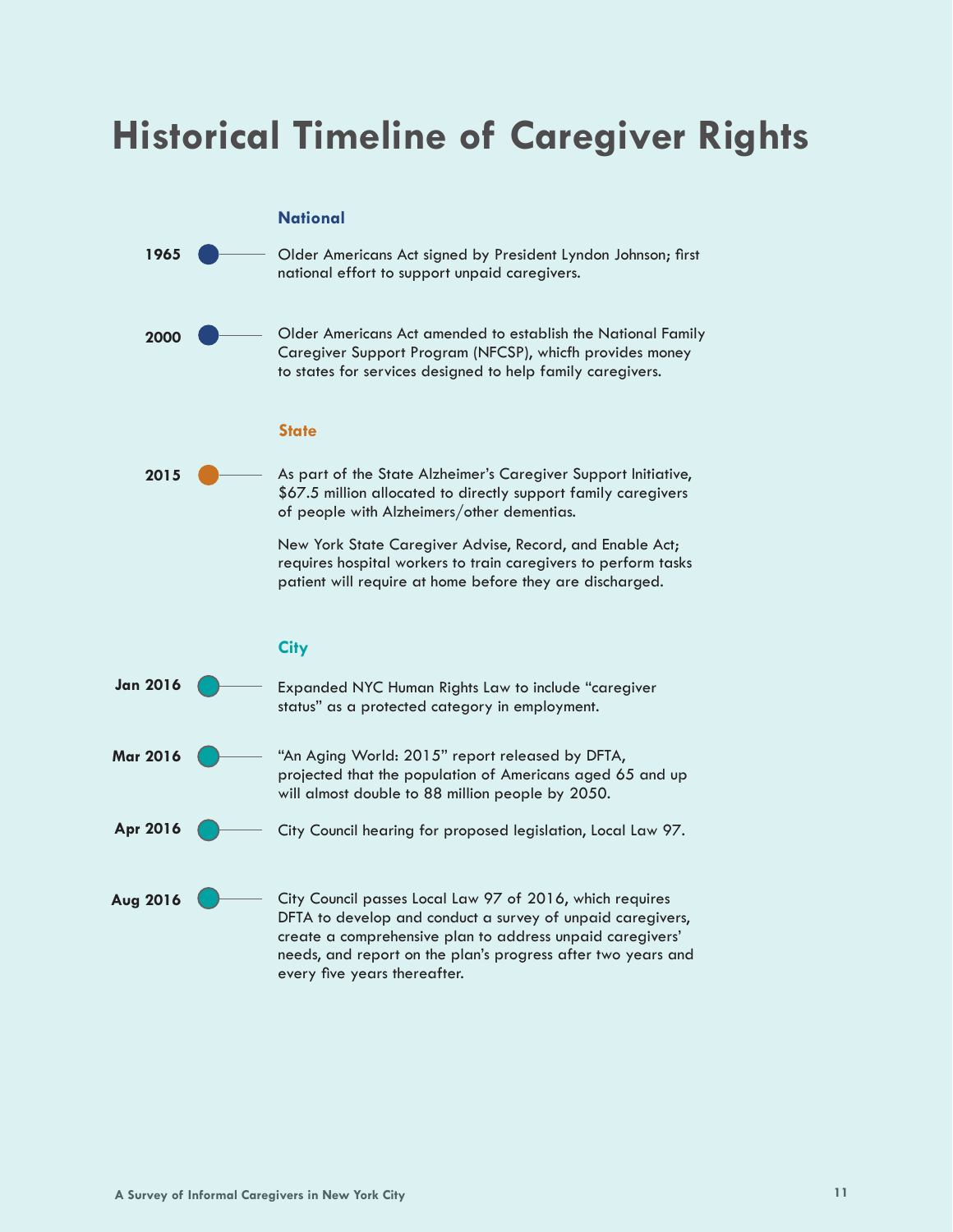## **Survey Methods**

The surveys for caregivers were developed through reviewing the research literature on caregivers and input from experts. Three separate but similar surveys were developed for the different caregiver types (i.e., older adults, adults with disabilities, kinship) and the survey questions covered the following topics: 1) sociodemographic information on both caregivers and their care receivers, 2) types of care provided (e.g., bathing, dressing), 3) services both needed and received, 4) satisfaction with services, 5) barriers to services, and 6) what kind of caregiving help was received from friends and family.

The sampling approach varied based on the caregiver type. A randomized sample was drawn based on individuals who utilized caregiver services via New York City government agencies or community-based organizations in the three years preceding the study, for both caregivers of older adults and caregivers identified through a sample obtained from AARP, as well as caregivers through ACS kinship foster care. Kinship caregivers were also contacted by obtaining a listing of all individuals obtaining services through DFTA's Grandparent Resource Center (GRC) or Community Based Programs. Additionally, a small number of individuals participating in kincare support groups were also invited to complete the survey. Caregivers of individuals with disabilities were invited to participate in the survey through four of the largest agencies serving individuals with physical and/or developmental disabilities in New York City.

Caregivers of older adults were contacted through caregiver programs offered through DFTA and associated community-based organizations. An additional sample of caregivers of older adults included individuals who had reached out to AARP. Caregivers of adults with disabilities were contacted through the New York State Office for People with Developmental Disabilities (OPWDD), the Mayor's Office for People with Disabilities (MOPD), and community-based disability organizations. Kinship caregivers were contacted through DFTA's Grandparent Resource Center (GRC) and the Administration for Children's Services (ACS). A total of 2,107 caregivers completed a survey; 1,091 of them were caregivers of older adults, 506 of them were caregivers of adults with disabilities, and 510 of them were kinship caregivers. The response rates varied from 10 percent for caregivers of older adults and 12 percent for caregivers of adults with disabilities to around 30 percent for kinship caregivers (30 percent for DFTA's GRC caregivers and 31 percent for ACS caregivers).

The survey of providers of services to caregivers (hereafter known as the "provider survey") was also informed by caregiver research literature and input from experts. In addition to including general questions about the providers, the survey was divided into three sections representing each of the caregiver types: 1) caregivers of older adults, 2) caregivers of adults with disabilities, and 3) kinship caregivers. The survey contained questions asking providers about their organizations overall, as well as questions about services for caregivers and care receivers. Of the 75 providers that were sent the survey, 29 (38.7 percent) completed the survey. The response rates varied from 13 percent for kincare providers and 32 percent for providers for individuals with disabilities, to 81 percent for caregiver programs for older adults.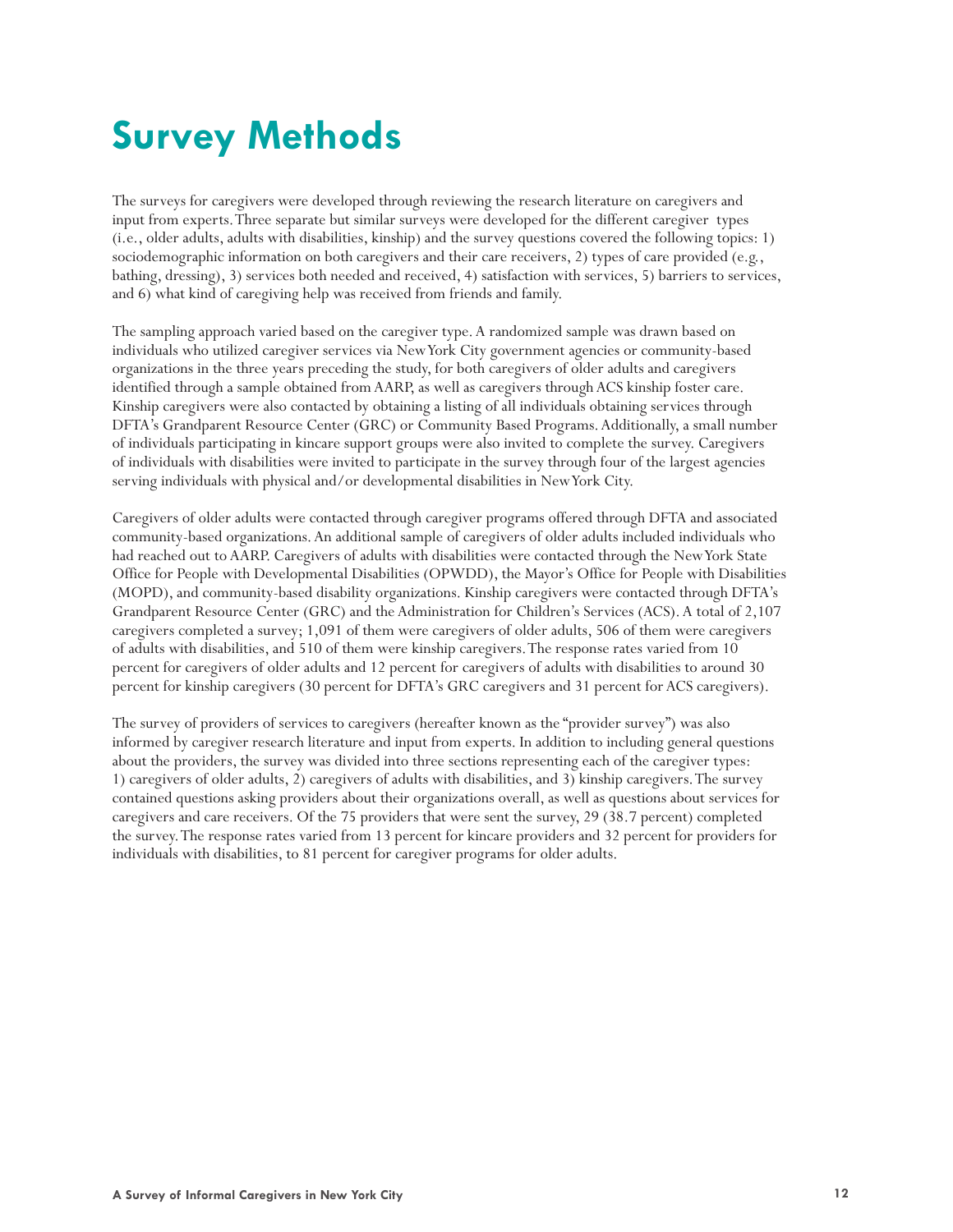## **Survey Findings**

### **Caregivers of Older Adults, Kinship Caregivers, and Caregivers of Adults with Disabilities**

This section contains selected findings from the surveys of caregivers of older adults, kinship caregivers of minors, and caregivers of adults with disabilities. It provides a snapshot of caregivers' demographic characteristics, as well as employment levels and financial circumstances. It also offers a look at the different levels of burden among these caregivers, including the amount of personal care they provide and the amount of time they spend caregiving. Finally, it examines the services caregivers and care recipients need and the extent to which their needs are unmet, as well as the barriers caregivers face in obtaining services.

## **Demographic Profile of Caregivers**

### **Caregivers of Older Adults**

Caregivers of older adults served by DFTA and AARP were mostly women, 55 or older, and either White non-Hispanic or Black non-Hispanic.

- Although women accounted for a much larger share than male caregivers of older adults in both groups, the percentage of women caregivers was higher among DFTA caregivers than AARP caregivers (79 percent versus 60 percent).
- Caregivers contacting DFTA were slightly younger than those contacting AARP; 46 percent of DFTA caregivers and 59 percent of AARP caregivers were 65 or over.
- 
- More than two-thirds of the caregivers in both groups were either White Non-Hispanic or Black Non-Hispanic, although White Non-Hispanic caregivers accounted for a much smaller share of the DFTA caregivers (37 versus 51 percent). Hispanic individuals accounted for 21 percent of DFTA caregivers and 13 percent of AARP caregivers.
- Almost all of DFTA and AARP caregivers reported English as their primary language (90 and 92 percent, respectively).

|                                  | <b>Demographics: Caregivers of Older Adults</b> | <b>Caregivers served</b><br>by DFTA | <b>Caregivers served</b><br>by AARP |
|----------------------------------|-------------------------------------------------|-------------------------------------|-------------------------------------|
| Gender                           | Male                                            | 21%                                 | 40%                                 |
|                                  | Female                                          | 79%                                 | 60%                                 |
| Primary<br>language <sup>1</sup> | English                                         | 90%                                 | 92%                                 |
|                                  | Spanish                                         | 10%                                 | 6%                                  |
|                                  | Other languages                                 | 4%                                  | 4%                                  |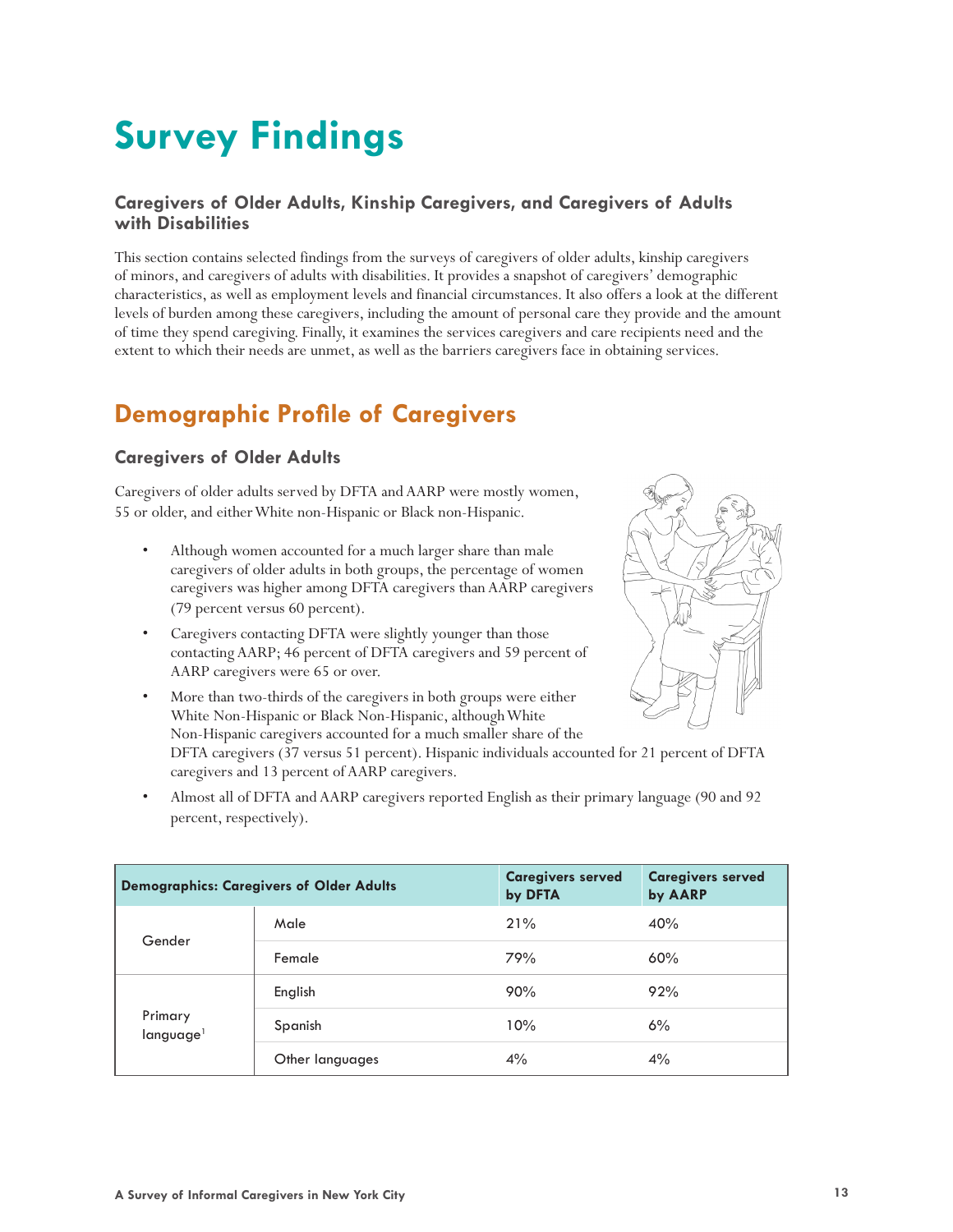|                | Demographics: Caregivers of Older Adults, continued | <b>Caregivers served</b><br>by DFTA | <b>Caregivers served</b><br>by AARP |
|----------------|-----------------------------------------------------|-------------------------------------|-------------------------------------|
|                | Under 55 years                                      | 21%                                 | 13%                                 |
|                | 55 to 64 years                                      | 32%                                 | 28%                                 |
| Age            | 65 to 74 years                                      | 26%                                 | 32%                                 |
|                | 75 or above years                                   | 20%                                 | 27%                                 |
|                | Hispanic                                            | 21%                                 | 13%                                 |
| Race/ethnicity | White non-Hispanic                                  | 37%                                 | 51%                                 |
|                | <b>Black non-Hispanic</b>                           | 31%                                 | 27%                                 |
|                | Other groups                                        | 11%                                 | 10%                                 |

## **Demographic Profile of Caregivers, continued**

<sup>1</sup> Respondents could report more than one response

Note: Percentages for each service are based on estimated numbers of caregivers responding to the questions reported in this table: (DFTA=9,400; AARP=7,700).

Source: Family Caregiving for Older Adults: 2017.

#### **Ms. C, 75**

Ms. C has cared for her husband with dementia for five years. When he first started to show signs of dementia, she did not understand what was happening. "I was lost," she says. But then she learned of the Alzheimer's Association, which helped her understand what the disease was, what behaviors to expect, and how to care for someone with it. When her husband shows signs of aggression, she calls the Association's 24-hour hotline. She knows if she calls someone will listen and walk her through what to do.

Twice a month, Ms. C attends a support group provided through Sunnyside Community Services. She is able to speak openly about her experiences and meet other caregivers whose situations are similar to hers. She says "it's like therapy" and that when she is there, she doesn't feel alone.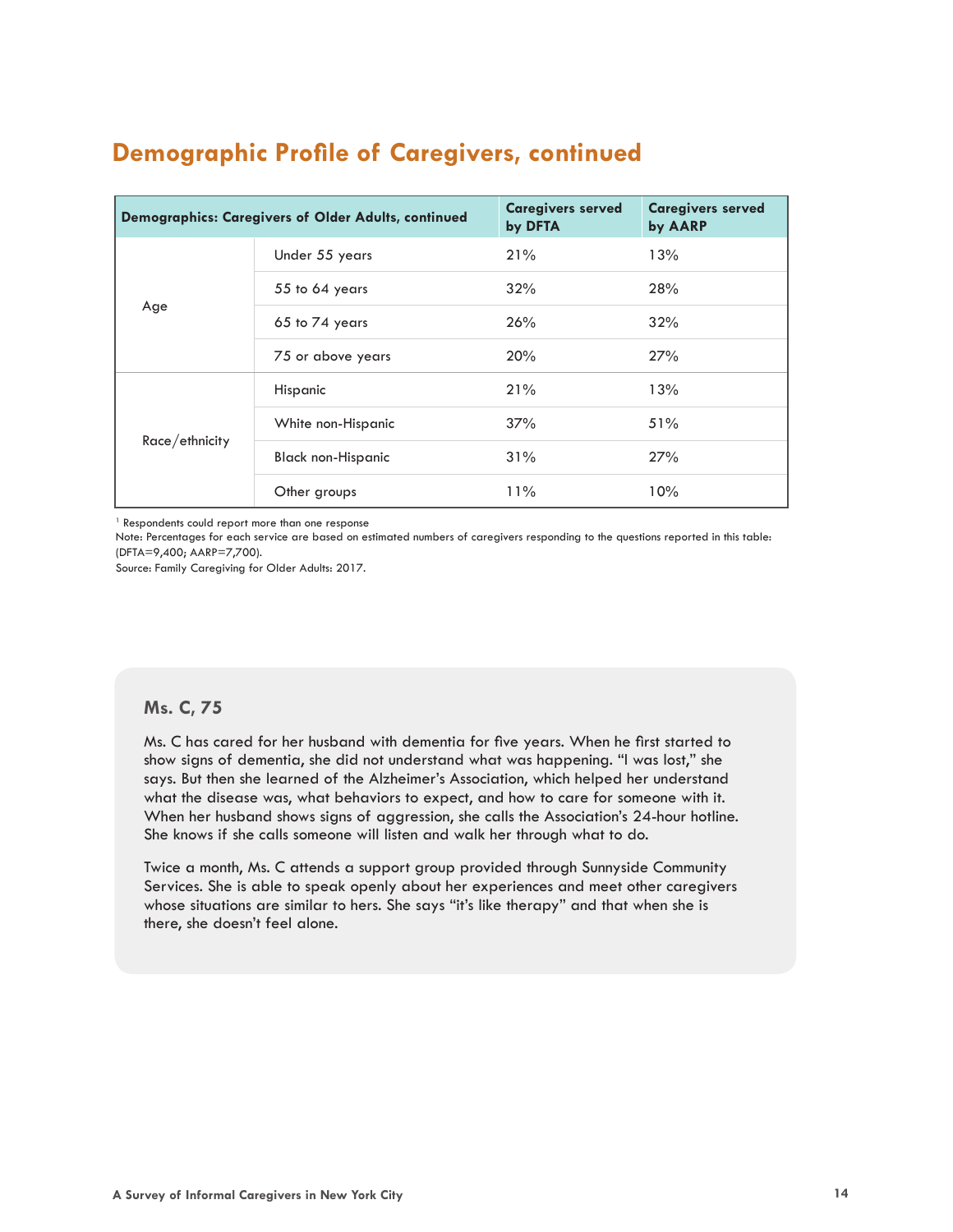## **Demographic Profile of Caregivers, continued**

### **Kinship Caregivers**

Kinship caregivers identified by GRC and ACS show some interesting similarities and differences in their demographic composition.

- Both groups of kinship caregivers were overwhelmingly women, accounting for 86 of GRC caregivers and 90 percent of ACS caregivers.
- More than half of the caregivers were Black Non-Hispanic, representing 53 percent of GRC caregivers and 61 percent of ACS caregivers. About one-fourth of GRC and ACS caregivers were Hispanic.
- 
- ACS caregivers were generally younger than GRC caregivers. About three in four ACS caregivers (73 percent) were under 65 years compared with 37 percent of GRC caregivers in this age group.
- Almost all of ACS caregivers reported English as their primary language as did most GRC caregivers (94 and 84 percent, respectively).

| <b>Demographics: Kinship Caregivers</b> |                                 | <b>GRC</b> kinship<br>caregivers | <b>ACS kinship</b><br>caregivers |
|-----------------------------------------|---------------------------------|----------------------------------|----------------------------------|
| Gender                                  | Male                            | 14%                              | 10%                              |
|                                         | Female                          | 86%                              | 90%                              |
| Primary<br>language                     | English                         | 84%                              | 94%                              |
|                                         | Spanish                         | 18%                              | 14%                              |
|                                         | Other languages                 | 5%                               | $1\%$                            |
| Age                                     | Under 55 years                  | 11%                              | 40%                              |
|                                         | 55 to 64 years                  | 27%                              | 34%                              |
|                                         | 65 to 74 years                  | 40%                              | 21%                              |
|                                         | 75 or above years               | 23%                              | 5%                               |
| Race/ethnicity <sup>1</sup>             | Hispanic                        | 24%                              | 28%                              |
|                                         | <b>Black non-Hispanic</b>       | 53%                              | 57%                              |
|                                         | Other non-Hispanic <sup>1</sup> | 24%                              | 15%                              |

1 This category includes White non-Hispanic caregivers, due to small numbers of caregivers in this race/ethnic group.

Note: Percentages do not sum to 100 because of missing data or multiple responses.

Source: Surveys on Family Caregiving for Minors Under 18: 2017.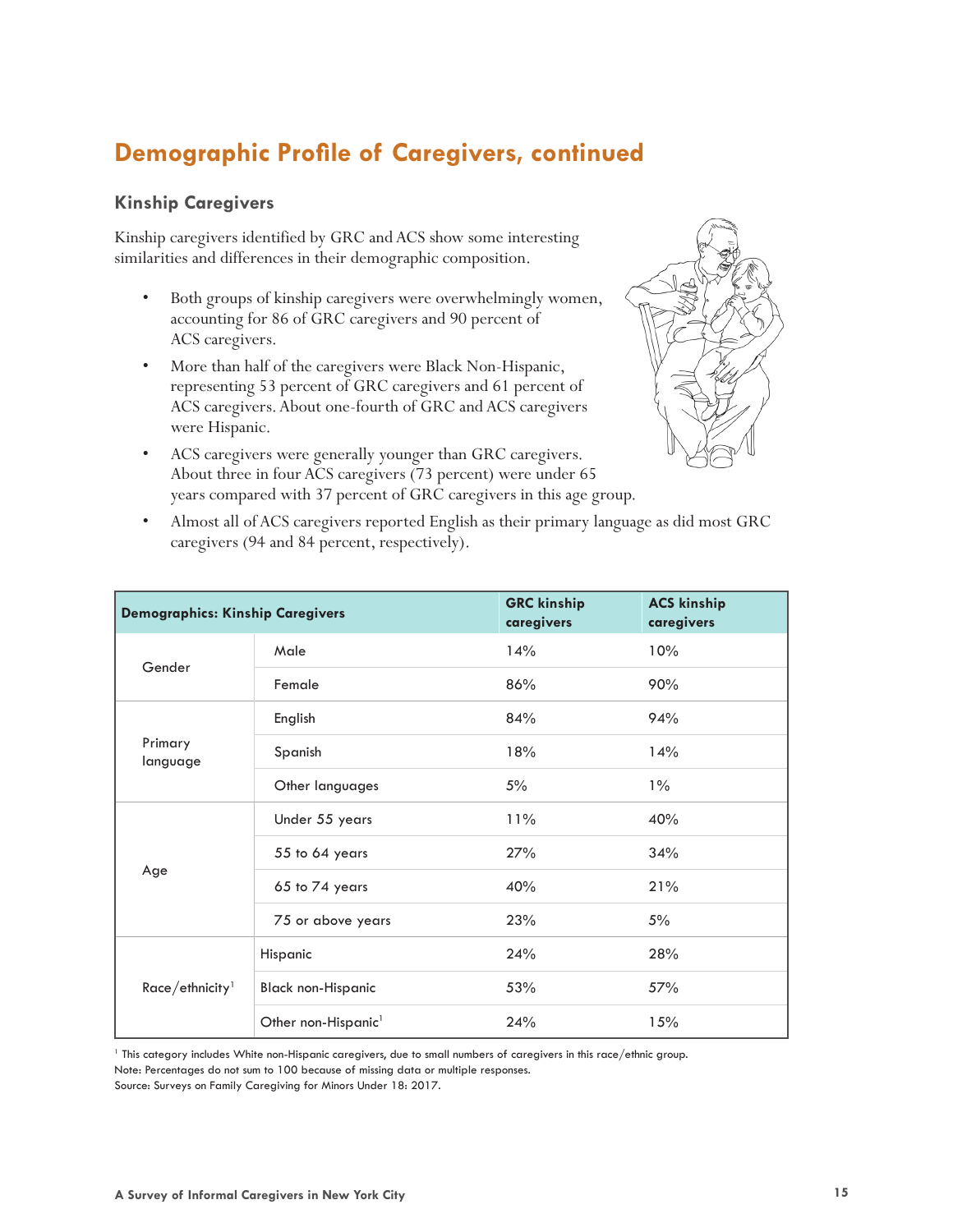## **Demographic Profile of Caregivers, continued**

### **Caregivers of Adults with Disabilities**

Caregivers of adults with disabilities were mostly women and over the age of 50. They were more likely to be White non-Hispanic than other race/ethnic groups

- Most caregivers of individuals with disabilities were women (84 percent) and about two-thirds were 50 years or older (68 percent).
- White non-Hispanic caregivers accounted for 40 percent of the respondents although 23 percent of the caregivers were African American non-Hispanic and 22 percent were Hispanic.
- Almost all caregivers were fluent in English, with 93 percent reporting English as the primary language.



| <b>Demographics</b>              |                           | <b>Caregivers of Adults with Disabilities</b> |
|----------------------------------|---------------------------|-----------------------------------------------|
| Gender                           | Male                      | 16%                                           |
|                                  | Female                    | 84%                                           |
|                                  | English                   | 93%                                           |
| Primary<br>language <sup>1</sup> | Spanish                   | 8%                                            |
|                                  | Other languages           | $\ast$                                        |
| Age                              | Under 50 years            | 32%                                           |
|                                  | 50 to 59 years            | 34%                                           |
|                                  | 60 or above years         | 34%                                           |
|                                  | Hispanic                  | 22%                                           |
| Race/ethnicity                   | White non-Hispanic        | 40%                                           |
|                                  | <b>Black non-Hispanic</b> | 23%                                           |
|                                  | Other non-Hispanic        | 15%                                           |

\* Less than 1 percent

1 Respondents could report more than one response. Percentages may not sum to 100 because of multiple responses. Source: Family Caregiving for Adults with Disabilities: 2017.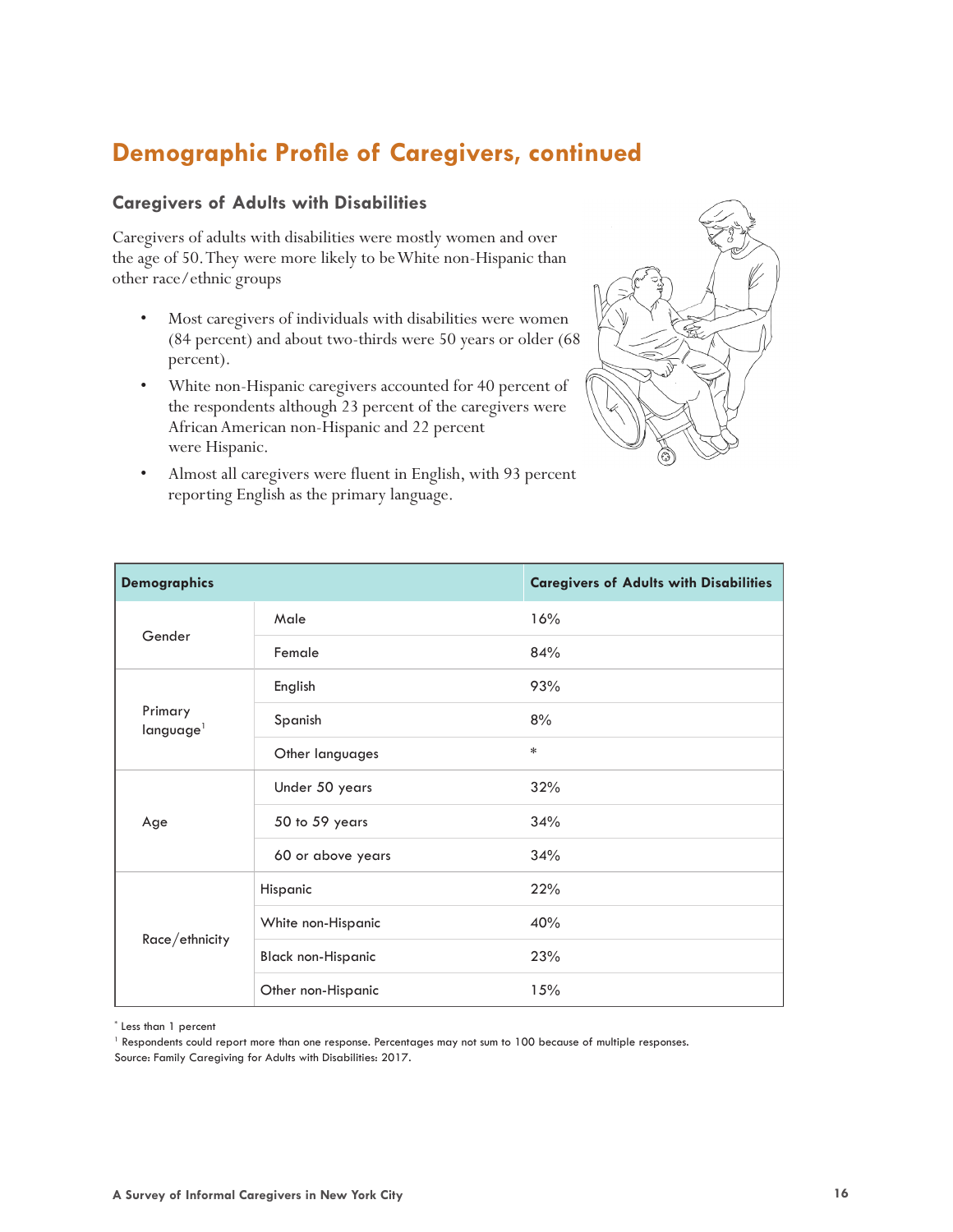## **Caregiver Employment and Financial Resources**

### **Caregivers of Older Adults**

Caregivers served by DFTA and AARP both reported relatively limited employment and financial resources for providing family care to older adults.

- Caregivers of older adults were likely to be unemployed. While 44 percent of DFTA caregivers and 48 percent of AARP caregivers worked either full- or part-time, about half of the caregivers were retired (48 and 47 percent, respectively).
- Caregiving had a slightly more negative impact on employment for AARP caregivers than for DFTA caregivers. Of the caregivers who were employed during the three years preceding the survey, 71 percent of AARP caregivers and 67 percent of DFTA caregivers reported that caregiving negatively affected their job, including having problems at work, changing to part-time work, and quitting jobs.
- When asked about their financial situation, 51 percent of DFTA caregivers and 47 percent of AARP caregivers reported financial struggles. For example, among DFTA caregivers, 44 percent reported they barely managed to get by and 7 percent said they could not make ends meet.

| <b>Employment and Financial Resources</b> |                                  | <b>Caregivers served</b><br>by DFTA | <b>Caregivers served</b><br>by AARP |
|-------------------------------------------|----------------------------------|-------------------------------------|-------------------------------------|
| Employment<br><b>Status</b>               | Employed full time               | 31%                                 | 31%                                 |
|                                           | Employed part time               | 13%                                 | 17%                                 |
|                                           | Not employed or looking for work | 9%                                  | 6%                                  |
|                                           | Retired                          | 48%                                 | 47%                                 |
| Effect of                                 | Affected employment              | 67%                                 | 71%                                 |
| Caregiving on<br>Employment <sup>1</sup>  | Did not affect employment        | 34%                                 | 29%                                 |
|                                           | Cannot make ends meet            | 7%                                  | 9%                                  |
| Financial<br><b>Situation</b>             | Barely manage to get by          | 44%                                 | 38%                                 |
|                                           | Have enough to manage            | 44%                                 | 47%                                 |
|                                           | Have more than enough to manage  | 5%                                  | 7%                                  |

<sup>1</sup> Percentages are based on caregivers who were employed during the three years preceding the survey.

Note: Percentages may not sum to 100 because of rounding or multiple responses. Percentages for each service are based on estimated numbers of caregivers responding to the questions reported in this table: (DFTA=9,400; AARP=7,700).

Source: Family Caregiving for Older Adults: 2017.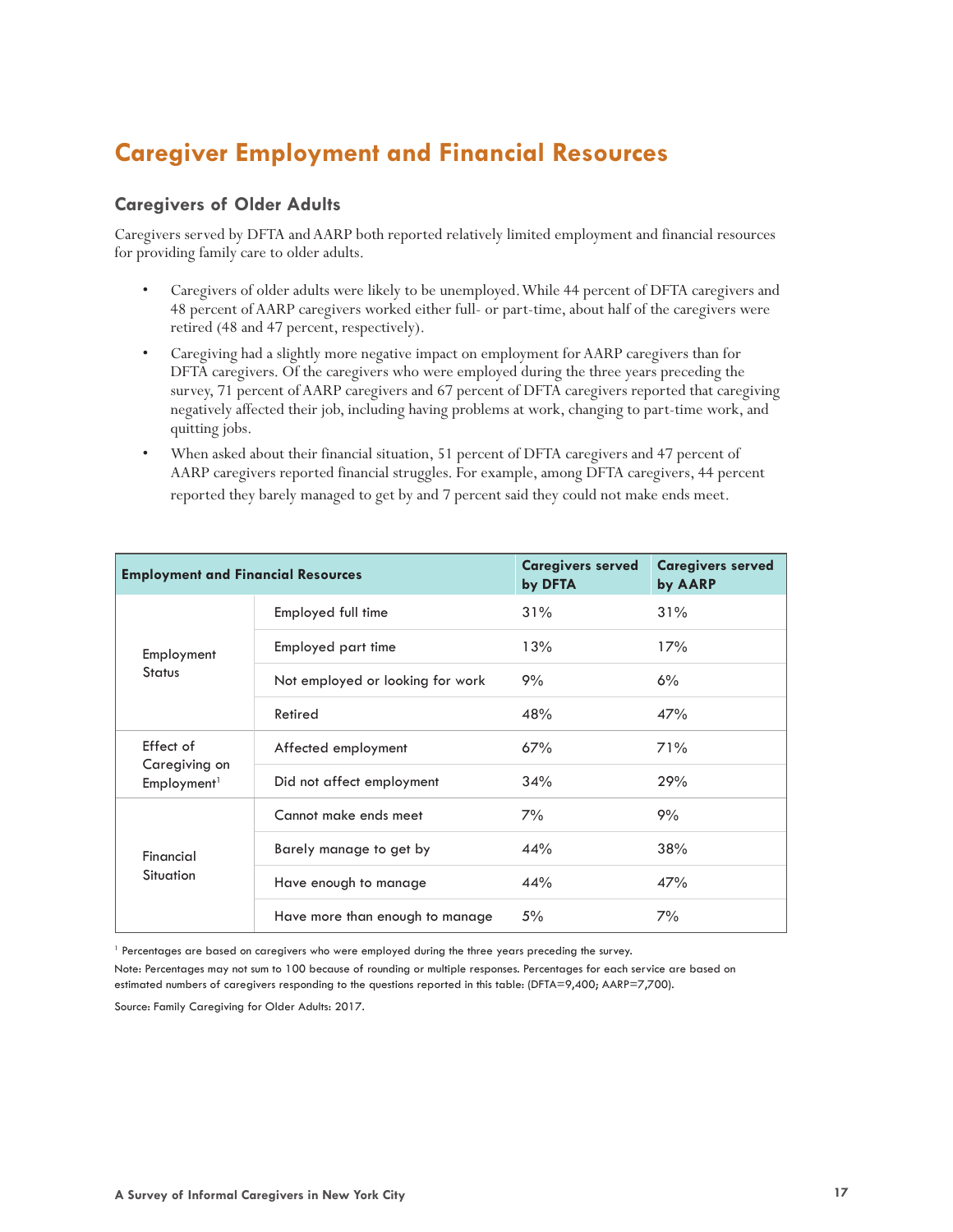## **Caregiver Employment and Financial Resources, continued**

#### **Kinship Caregivers**

GRC caregivers reported greater financial difficulty than ACS caregivers. This may be explained by the fact that GRC caregivers are mostly retired and likely to live on fixed incomes, while ACS caregivers are more likely to be employed. In addition, the foster care stipend that ACS caregivers typically receive is financially greater than the TANF grant available to GRC caregivers.

- Suggesting limited income resources, about three in four GRC kinship caregivers (73 percent) were currently retired while only 17 percent were employed either full- or part-time. In contrast, more than half of ACS caregivers (56 percent) were employed while 29 percent were retired. $32$
- When asked about the impact of caregiving on their employment during the three years preceding the survey, GRC caregivers were more likely than ACS caregivers to report negative effects (71 versus 60 percent). These included having problems at work, changing to part-time work, and quitting jobs.
- Consistent with employment patterns, GRC caregivers were more likely than ACS caregivers to report financial situations in which they barely manage to get by or cannot make ends meet (71 versus 33 percent).

| <b>Employment and Financial Resources</b> |                                  | <b>GRC</b> kinship<br>caregivers | <b>ACS kinship</b><br>caregivers |
|-------------------------------------------|----------------------------------|----------------------------------|----------------------------------|
| Employment<br><b>Status</b>               | Employed full time               | 9%                               | 38%                              |
|                                           | Employed part time               | 8%                               | 18%                              |
|                                           | Not employed or looking for work | 10%                              | 14%                              |
|                                           | Retired                          | 73%                              | 29%                              |
| Effect of                                 | Affected employment              | 71%                              | 60%                              |
| Caregiving on<br>Employment <sup>1</sup>  | Did not affect employment        | 29%                              | 40%                              |
|                                           | Cannot make ends meet            | 9%                               | 2%                               |
| Financial<br>Situation                    | Barely manage to get by          | 62%                              | 31%                              |
|                                           | Have enough to manage            | 28%                              | 63%                              |
|                                           | Have more than enough to manage  | $1\%$                            | $4\%$                            |

1 Percentages are based on caregivers who were employed during the three years preceding the survey.

Note: Percentages may not sum to 100 because of rounding.

Source: Surveys on Family Caregiving for Minors Under 18: 2017.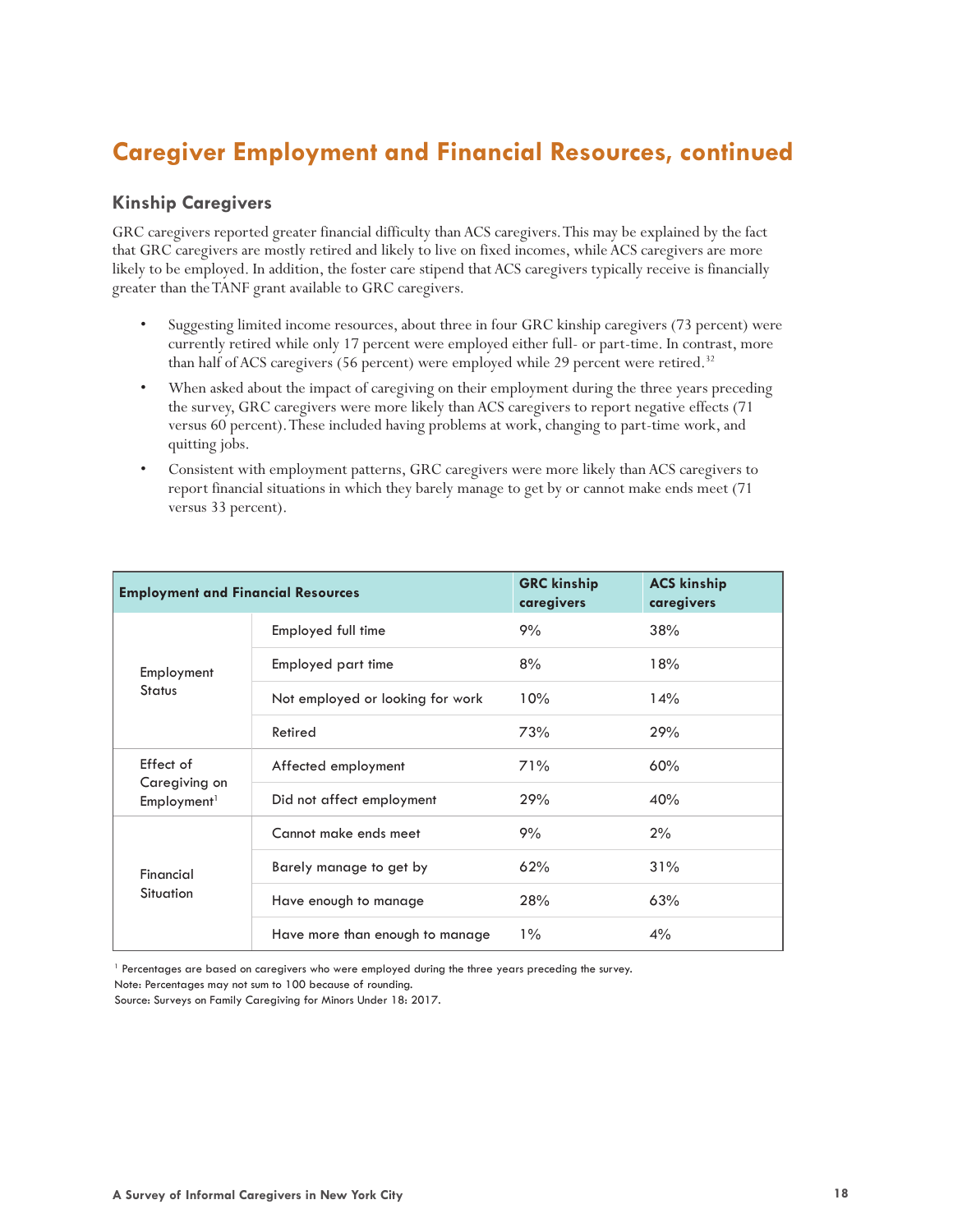## **Caregiver Employment and Financial Resources, continued**

#### **Caregivers of Adults with Disabilities**

Many caregivers of adults with disabilities faced employment and financial challenges while providing family care for the adults with disabilities.

- About two in three caregivers (63 percent) were currently employed, with 40 percent holding fulltime jobs and 23 percent having part-time jobs. Only 25 percent of the caregivers were retired.
- Many caregivers (75 percent) experienced a negative impact of caregiving on their jobs in the three years preceding the survey, including situations where they had problems at work, changed to parttime work, or quit their jobs.
- Nearly half of the caregivers (48 percent) reported challenging financial situations; 38 percent could barely manage to get by and 10 percent could not make ends meet.

| <b>Caregivers of Adults with</b><br><b>Employment and Financial Resources</b><br><b>Disabilities</b> |                                  |     |
|------------------------------------------------------------------------------------------------------|----------------------------------|-----|
| Employment<br><b>Status</b>                                                                          | Employed full time               | 40% |
|                                                                                                      | Employed part time               | 23% |
|                                                                                                      | Not employed or looking for work | 12% |
|                                                                                                      | Retired                          | 25% |
| Impact of                                                                                            | Affected employment              | 75% |
| Caregiving on<br>Job <sup>1</sup>                                                                    | Did not affect employment        | 25% |
|                                                                                                      | Cannot make ends meet            | 10% |
| Financial                                                                                            | Barely manage to get by          | 38% |
| Situation                                                                                            | Have enough to manage            | 45% |
|                                                                                                      | Have more than enough to manage  | 7%  |

1 Percentages are based on caregivers who were employed during the three years preceding the survey. Source: Family Caregiving for Adults with Disabilities: 2017.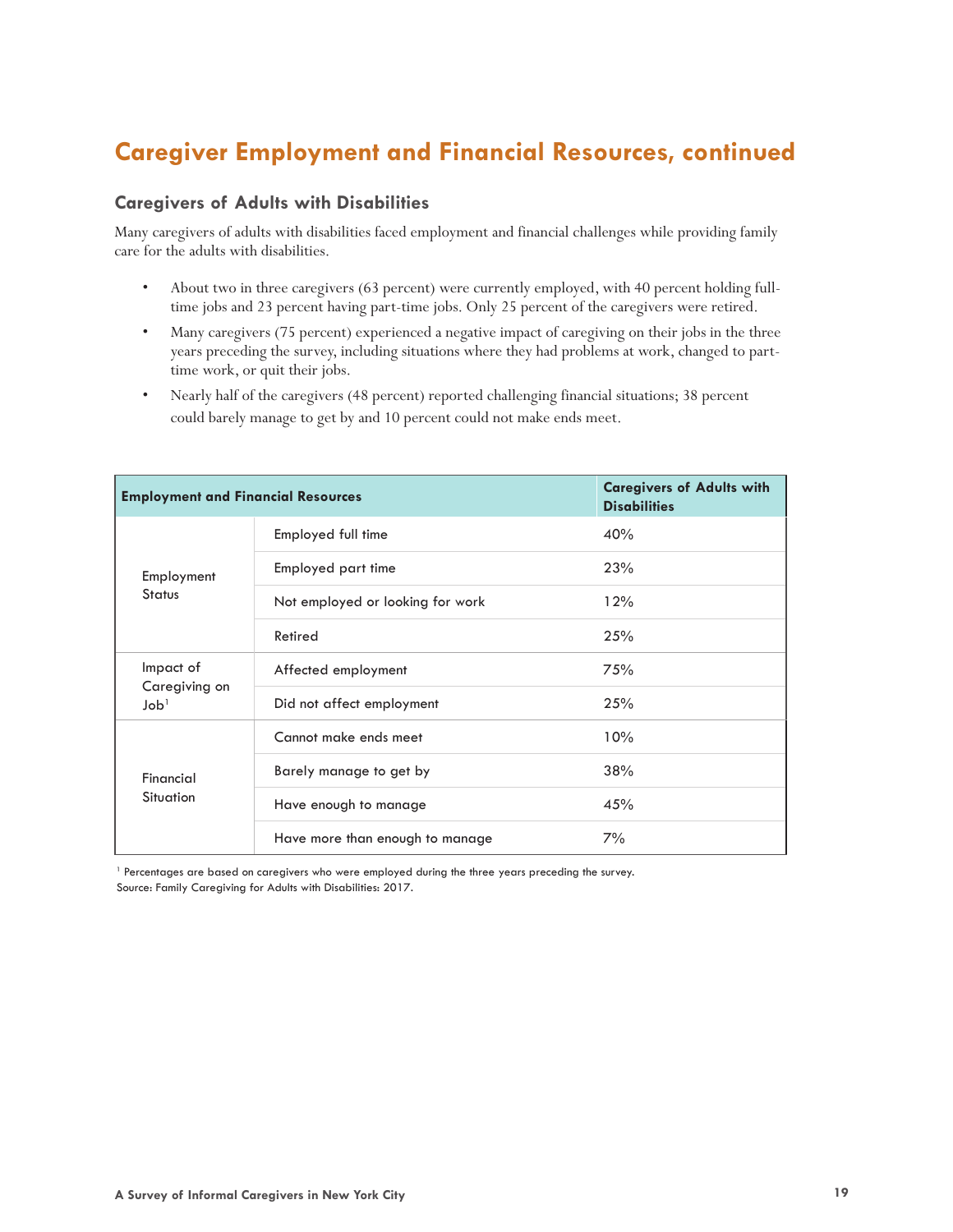## **Caregiving Burden**

Two key measures of caregiving burden examined in this study are 1) the type of care provided, and 2) the time spent providing such care. Caregivers' responses to the survey questions about providing personal care and the number of hours spent per week providing care offer important insights into the potential need for support services to help alleviate burden. Figure 1 provides a global view of these two measures of burden across the four groups of family caregivers participating in this study.





The study findings support expectations that kinship caregivers of minors may be highly likely to provide personal care and spend long hours in caregiving since young children are dependent on adults to satisfy basic needs, such as eating and bathing. Most ACS caregivers and three in four GRC caregivers provided personal care to the minors in their care (86 and 75 percent, respectively). They also spent long hours providing care; 60 percent of ACS caregivers and 64 percent of GRC caregivers spent 40 hours or more per week taking care of their minors.

Many caregivers of older adults also provided personal care and spent considerable hours on such care, presumably because older care recipients tend to encounter serious health issues, including memory problems and physical immobility. About half of the DFTA and AARP caregivers of older adults provided personal care (52 and 51 percent, respectively) and about two in five spent 40 hours or more per week on family caregiving  $(41 \text{ and } 40 \text{ percent}, \text{respectively}).$ 

Although adults with disabilities face a wide range of physical and developmental or intellectual challenges, the caregivers were the least likely to provide personal care or spend 40 hours or more on family caregiving (43 and 41 percent, respectively).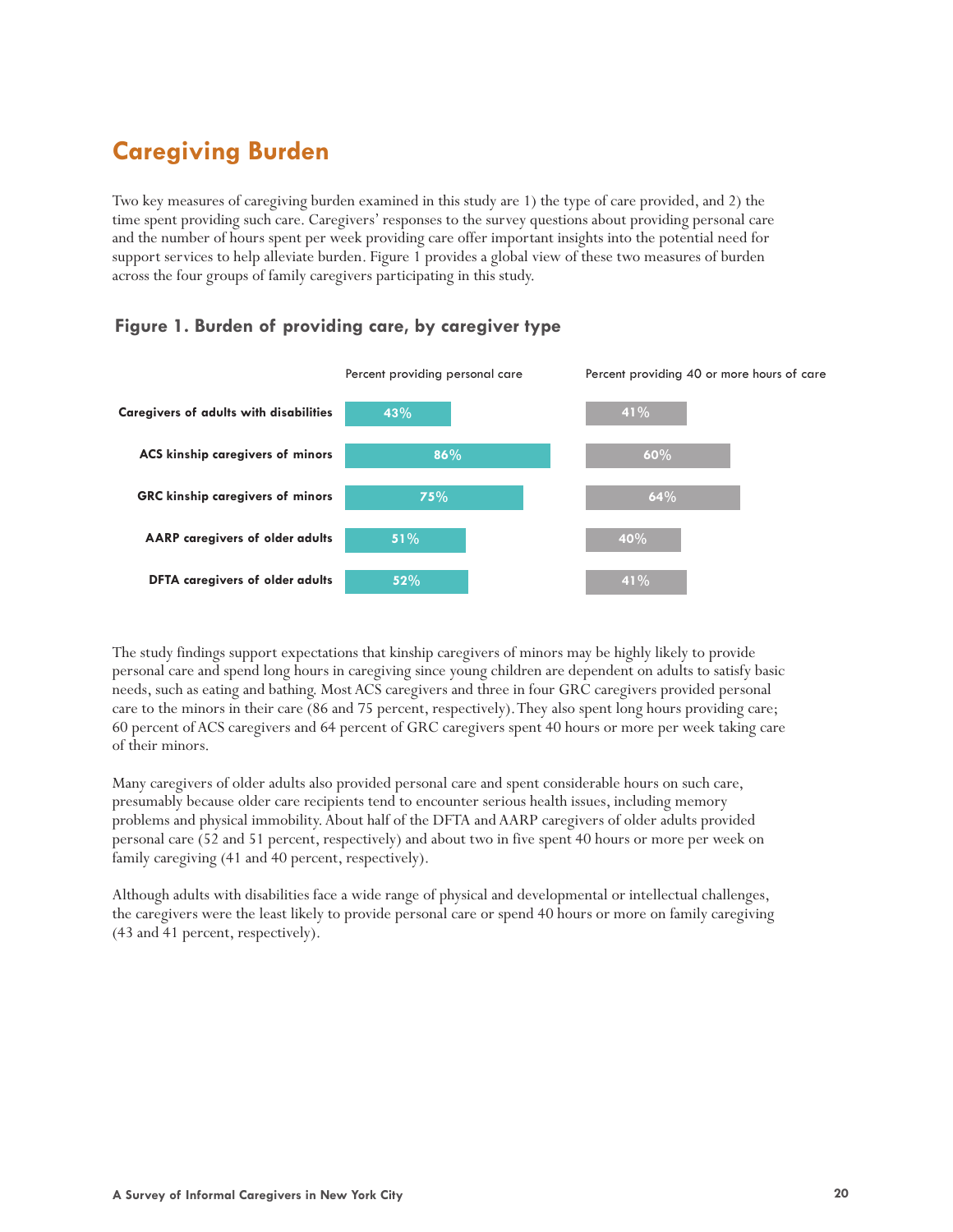## **Caregiving Burden, continued**

Differences in human capital resources among caregiver groups provide insights on how caregivers cope with the burden of caregiving as well as their needs for services.

- GRC caregivers were least likely to be employed (17 percent) compared with employed DFTA and AARP older adult caregivers (44 and 48 percent, respectively). More than half of caregivers of adults with disabilities were employed (56 percent) and almost two-thirds of ACS kinship caregivers were employed (63 percent).
- When asked about their financial situation, GRC kinship caregivers were more likely than all other caregivers to report that they barely manage to get by or can barely make ends meet (71 percent) while ACS kinship caregivers were least likely to report such financial challenges (33 percent). About half of AARP caregivers and close to half (47 percent) of DFTA caregivers were employed.

#### **Mr. M, 73**

Mr. M has overcome great adversity, raising his grandson while simultaneously battling and surviving cancer himself. He says there were many times he questioned how he was going to make it through the day. But knowing that his grandson would have no one else to care for him, he persevered. Today, his grandson is 12 years old and a kind and thoughtful young man—a model of the man who raised him.

#### **Ms B, 72**

Ms. B is a great-aunt who adopted her then-seven-year-old great-nephew as her son in 2010. Ms. B and her family became involved in the foster care system when her greatnephew was three months old and his biological mother was battling substance abuse. Since the adoption, Ms. B has taken great care to tend to her son's wellbeing while also taking care of other grandchildren in the family; she continues to be respectful of the biological mother's role in her adopted son's life. While Ms. B never expected to adopt her great-nephew, and admits the process to become a kinship caregiver was "messy," she loves her son and is honored to be his mother. She continues to tell other grandparents and kinship caregivers her story and encourages them not to give up. Ms. B has completed the Parenting a Second Time Around (PASTA) program and attends a support group at New Alternatives for Children.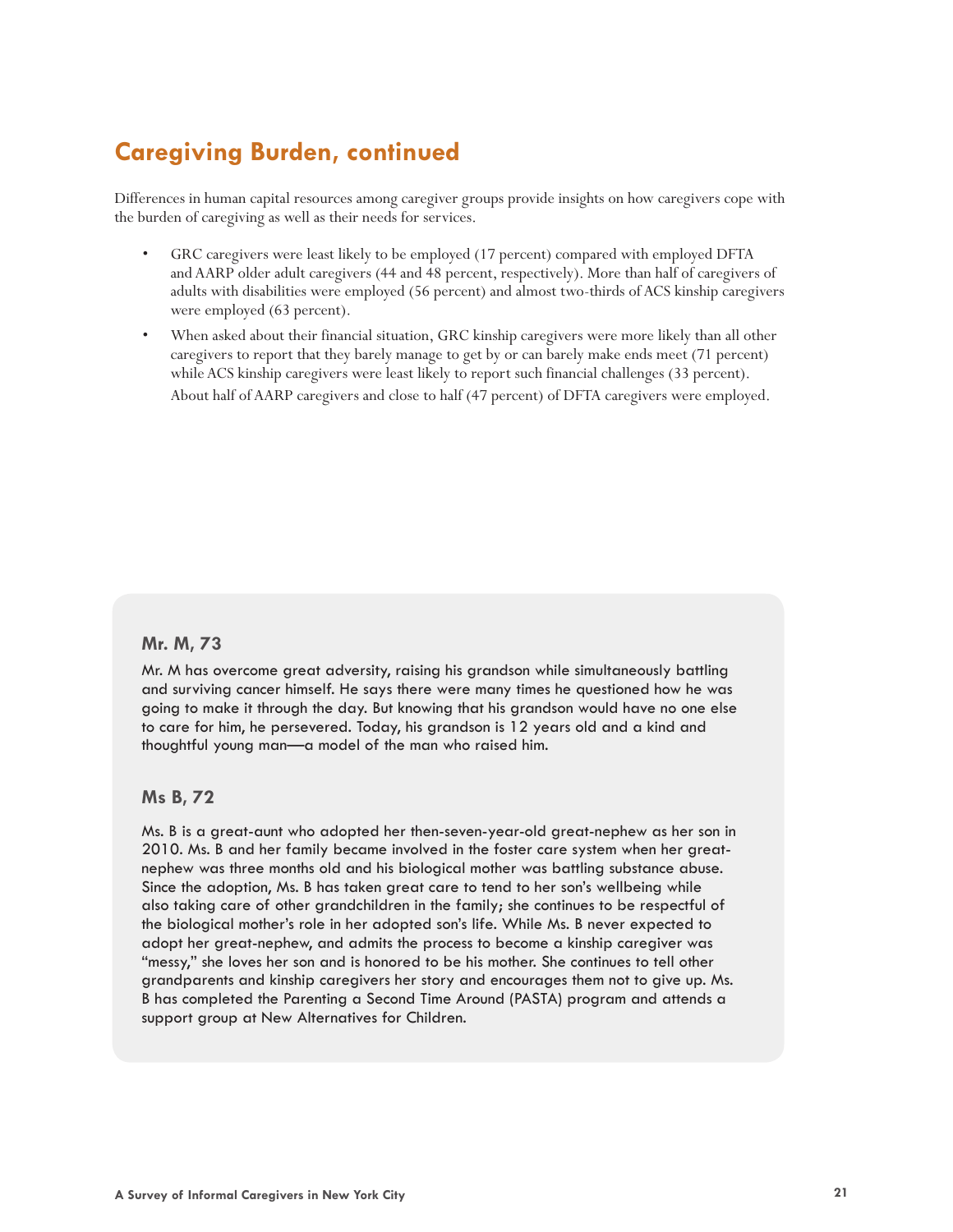## **Services Caregivers Need**

Figure 2 presents the four services at the top of the lists for what caregivers needed and what they needed but did not receive. Unmet need has important implications for policies aimed at improving services for the various groups of caregivers and their care recipients. Since the list of services is similar for the four caregivers groups, it is possible to examine the overlap in need for services and unmet need across caregiver types. It is also worth noting that when a caregiver receives a service, that does not necessarily mean the caregiver's needs are being met. For example, if a caregiver needs and receives respite care, the hours or kind of respite care provided might not satisfy the caregiver's need.

Across caregiver groups, more than half of the caregivers needed three services—information about available services, respite care, and legal services (Figure 2). Other services at the top of the list were counseling for caregivers of older adults, and help obtaining benefits for the four other caregiver groups.



#### **Figure 2. Services at the top of the list for various groups of caregivers**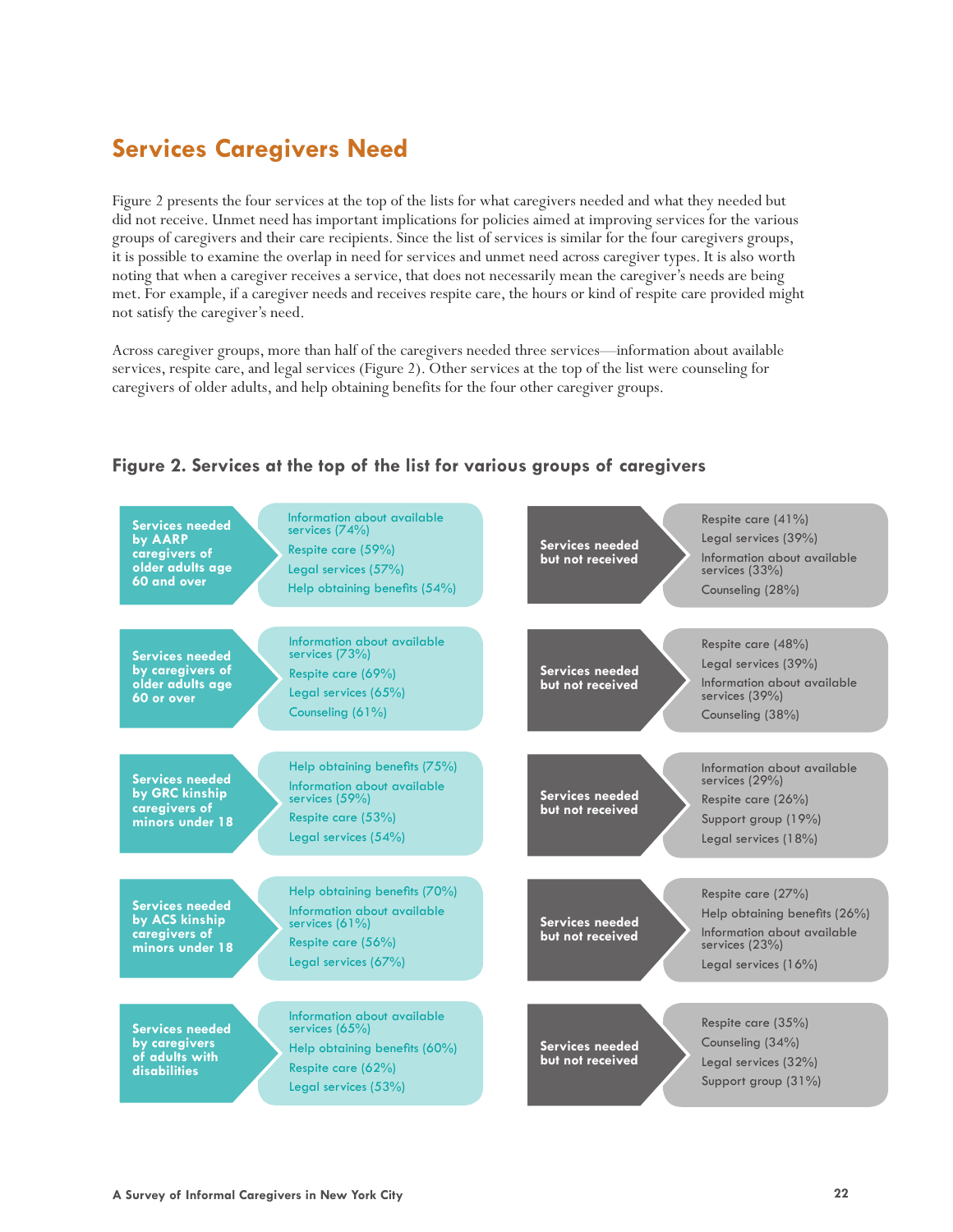## **Services Caregivers Need, continued**

When the demand for services is examined against the extent to which the needs are unmet, there is considerable overlap, suggesting that the areas of greatest demand may also be the areas with high levels of unmet need for many caregivers. For example, the survey data show that:

- For all caregiver groups, respite care was among the top four services in demand but it was also among the services with high levels of unmet need.
- Other services at the top of the needs list and that had high levels of unmet need were information about services, help obtaining benefits, legal services, and counseling.

## **Services Care Recipients Need**

Although there was some overlap, the surveys asked about services that were relevant to each care recipient group—DFTA and AARP care recipients, minors of kinship caregivers, and adults with disabilities. Thus, the demand for each pool of care-recipient services is examined against unmet need both within each of the three groups and across groups where applicable. Unmet care needs among care recipients can increase the burden on caregivers and limit their ability to provide adequate care.

Figure 3 presents the top services for which about half or more of each care recipient needed and the three or four services at the top of the list of services with unmet need.

- While older adults in family care had a high demand for homecare, transportation, and medical supplies, they also had high levels of unmet need in homecare and transportation. Other areas of high unmet need included social activities and information about available services.
- Similar to DFTA older adults, AARP older adults had a high demand for transportation, homecare, and medical information and supplies. They also had high levels of unmet need in homecare and transportation. Other areas of high unmet need include social activities and help obtaining benefits.
- GRC minors in kinship care had a high demand for medical services, education assistance, and transportation. They had high levels of unmet need in medical services, education assistance, and housing.
- Like their GRC counterparts, ACS care recipients had a high demand for medical services and education assistance and high levels of unmet need in this area and in transportation and childcare, presumably because they are more likely to be employed.
- Adults with disabilities had a high demand for transportation and information about available services, but also had a high level of unmet need for information about available services.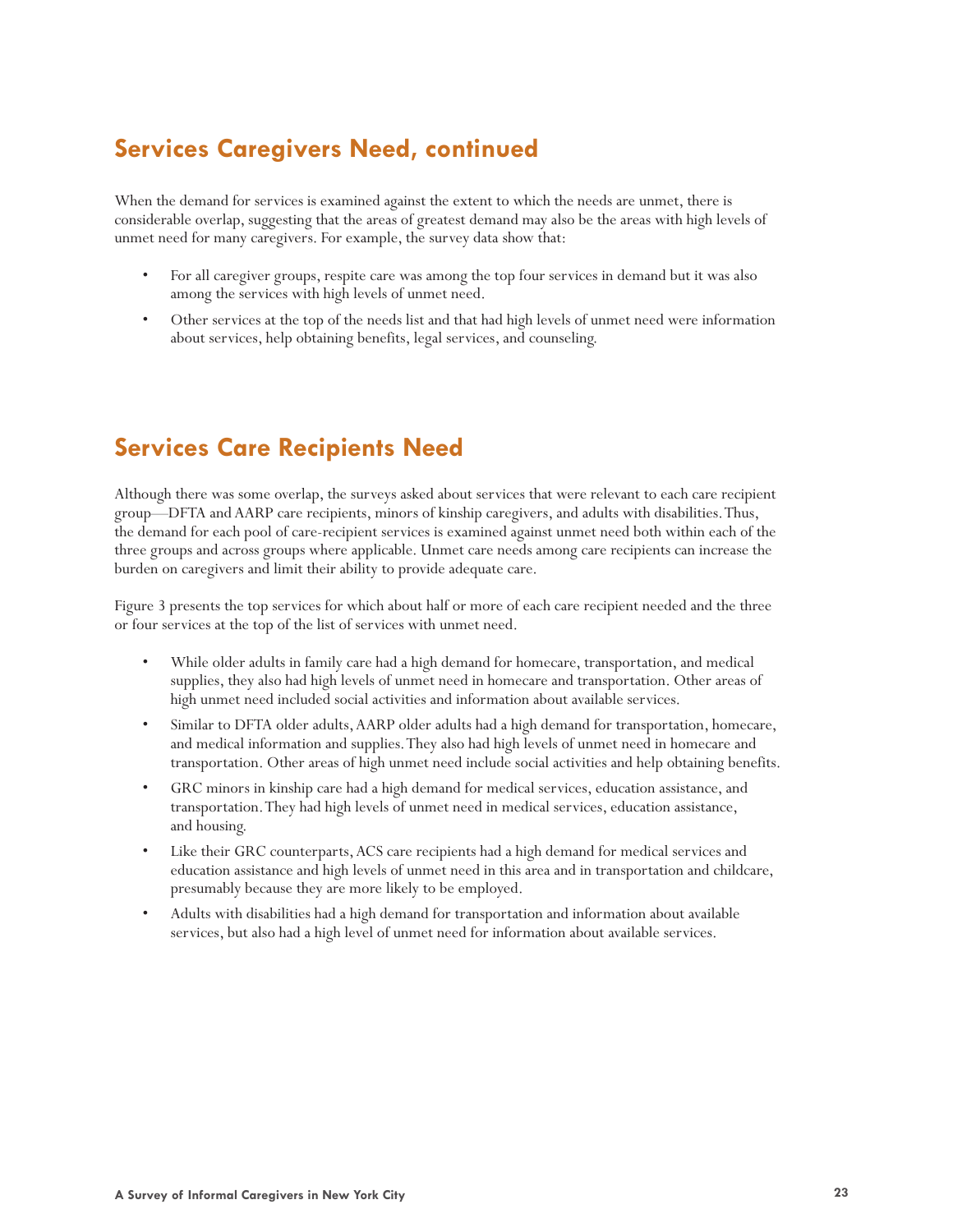## **Services Care Recipients Needed and Received, continued**



### **Figure 3. Services at the top of the list for various groups of care recipients**

## **Barriers to Obtaining Services**

Caregivers were asked about the difficulties they face in obtaining various services for themselves and the people in their care. For each listed service, caregivers indicated whether they experienced each of the listed difficulties. To gather additional information about barriers to services not included in the question, the survey asked caregivers to enter this information in text boxes.<sup>33</sup>

Across all services listed in the surveys, and for each of the four groups of caregivers, the most frequently cited difficulty was that caregivers did not know if the service was available. These services included respite care and legal services for caregivers of older adults; housing and counseling for GRC kinship caregivers, and respite and counseling for caregivers of adults with disabilities. Some caregivers also cited financial difficulties in obtaining legal services while some reported wait lists as a difficulty in obtaining housing services.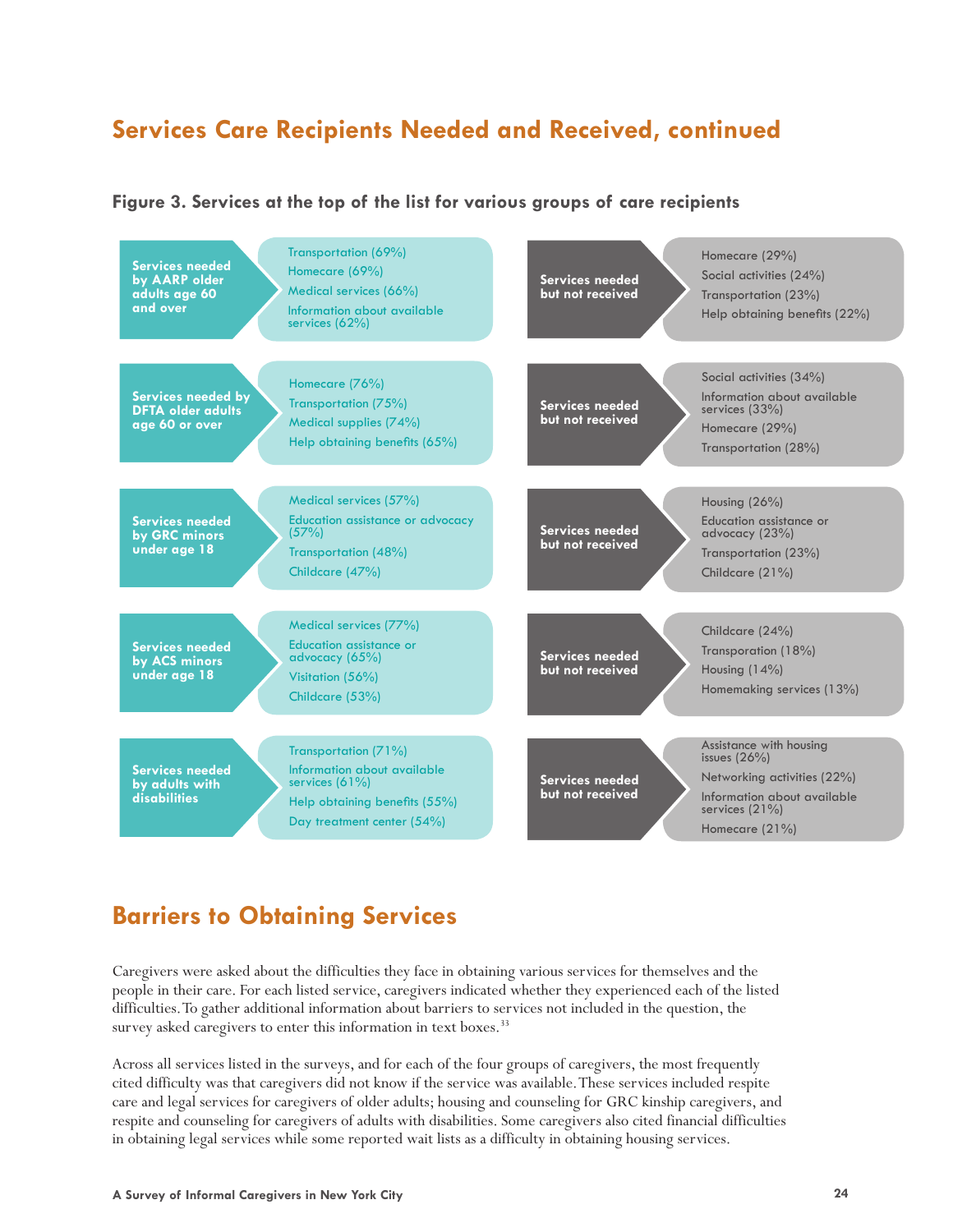## **Barriers to Obtaining Services, continued**

For example:

- Among DFTA and AARP caregivers of older adults, many did not know if respite care was available (38 percent and 25 percent, respectively) and reported financial difficulties in obtaining this service (20 percent for both groups). Very few respondents from either group reported difficulties associated with speaking to agency staff in English for any service.
- Among ACS and GRC kinship caregivers, many reported that they did not know whether housing services were available (21 percent and 17 percent, respectively), whether counseling or therapy services were available (13 percent and 18 percent, respectively), or whether legal services were available (12 percent and 16 percent respectively). Financial issues related to legal services were also reported by ACS and GRC caregivers (17 percent and 11 percent, respectively).
- Caregivers for adults with disabilities financial issues in obtaining respite care (13 percent), help obtaining government benefits (12 percent), and counseling/therapy (10 percent).

Based on a review of the caregivers' written responses, the most frequently cited services across caregiver groups were transportation, homecare, government benefits, housing, and respite. For example:

- Transportation was consistently cited as a barrier and source of frustration among caregivers mainly because it was unreliable, time consuming, and inadequate for care recipients, especially for those who use wheelchairs.
- Homecare posed many difficulties for caregivers, including issues with limited hours and nighttime care, eligibility problems, waitlists, quality of care, and lack of training and supervision of aides.
- Government benefits are a critical source of financial support for many caregivers, especially those with low employment and limited financial resources. Caregivers reported difficulties that were mostly related to SNAP, Medicare, Medicaid, and veterans benefits.
- Housing issues included a lack of access or prolonged waitlists for senior housing, rental housing, affordable housing, and relocation, as well as residential alternatives that may include accessible housing and supportive housing for persons with dementia.
- Respite care was consistently cited by caregivers as either inadequate or unavailable. Many caregivers underscored the need for short-term relief from caregiving that was often intense and ongoing for many years. In particular, caregivers needed more respite, in-home and overnight respite, and weekend respite.

## **Public Awareness of Available Caregiving Services**

The survey asked caregivers how they learned about the services received from community organizations or government agencies. Across caregiver groups, the most frequently cited sources of information were word of mouth and referrals from health professionals. For example, close to half (46 percent) of caregivers of older adults reported learning about services through word of mouth and 38 percent cited health professionals as the source of information.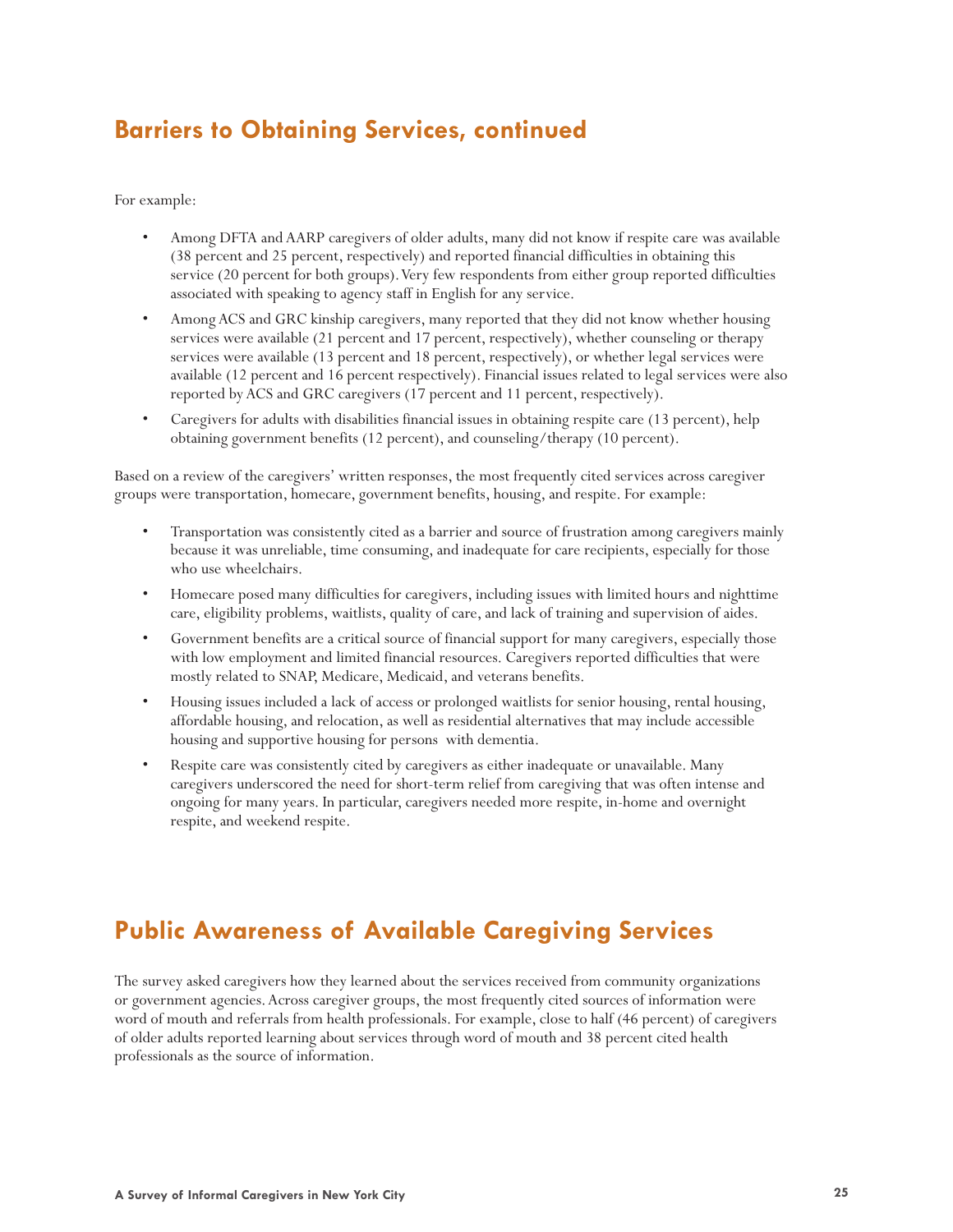## **Caregiver Service Providers**

The provider survey explores caregiving from the perspectives of the agencies and organizations that provide services for the three types of unpaid caregivers, offering a look at who they serve, what services they provide and their ability to meet demand, and how the caregivers they serve learned about them. While the provider survey respondents do not represent the entire landscape of caregiver service providers, their survey responses offer important context for understanding how caregivers access the services they need and receive.

Overall, the 36 agencies whose caregiver clients participated in the survey serve about 111,000 caregivers and/or their care recipients and are staffed by over 9,000 individuals. Almost all of the agencies (34 of the 36) provide direct services such as support groups, respite care, help with obtaining government benefits, homecare, and housing assistance.

## **Waitlists**

The number of caregivers on waitlists sheds a light on the extent to which agencies are able to meet the demand for services. At the same time, it is worth noting that very few of the surveyed caregivers listed waitlists as a barrier to receiving services. The number of caregivers or care recipients on waitlists varied widely across the range of services examined in the survey.

- Services with the highest numbers of **caregivers of older adults** on waitlists were housing assistance (1,055), in-home respite care (434), mental health treatment (300), assistance with accessing government benefits (215), homecare (203) and socialization activities (200).
- Services with the highest numbers of **kinship caregivers** on waitlists were respite (60), housing assistance (28), assistance with accessing government benefits (19), educational assistance/advocacy (10), and employment services (10).
- Services with the highest numbers of **caregivers of adults with disabilities** on waitlists were homecare (375), in-home respite care (325), educational programming (303), assistance with accessing government benefits (271), transportation services (250), housing assistance (210), mental health treatment (208), and socialization activities (200).

#### **Ms. J, 67**

Ms. J cares after a friend of hers who lives in her building. "I try to make sure that he keeps his appointments, and most of the time he can do things and get them done. I still haven't been able to get him to go to the dentist though," she says, laughing. Ms. J says she cares for him because they've been friends for years—if not her, then who?

Although she's happy to be there for her friend, Ms. J says she wishes people knew that caregiving was real work. "It's not all fun and games. It's not easy," she says. Ms. J, who is retired, says her saving grace has been a support group for caregivers in her building. They meet twice a month to talk about their experiences and challenges. "It lets you know you're not the only one that's got a problem," she says. "It helps, just like anything, to know other people understand what you're struggling through."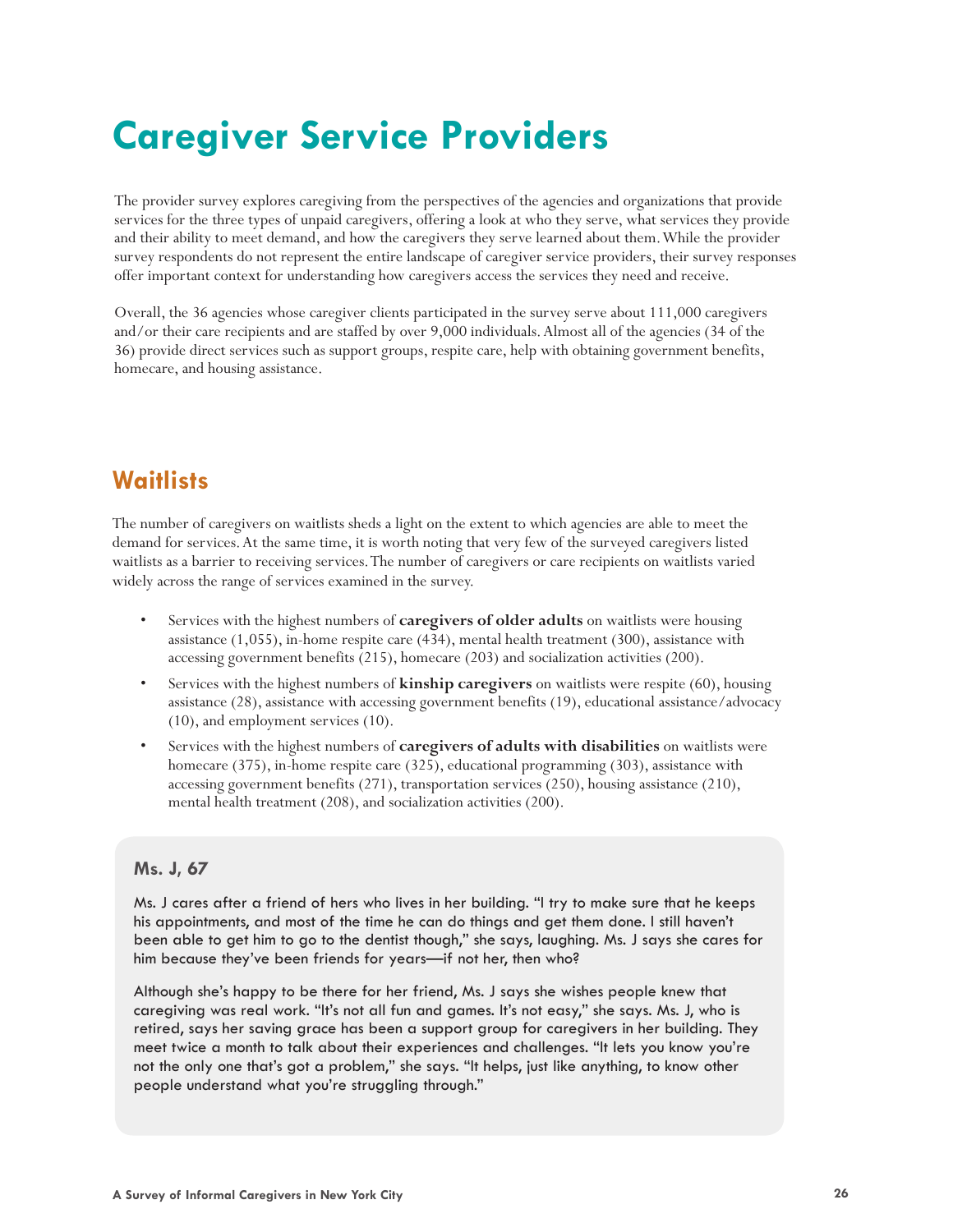## **Public Awareness about Available Caregiving Services**

To examine public awareness of agencies and the services they provide, the survey asked agencies about how the caregivers and/or the care recipients learned about the agency.

- Of the agencies reporting that they served caregivers of older adults, 23 reported that caregivers found out about the agency through word of mouth, 21 reported that caregivers found out about the agency through referrals from healthcare, and 21 reported that caregivers found out about the agency through referrals from social service organizations.
- Of the agencies reporting that they served kinship caregivers of minors, 14 reported that caregivers found out about the agency through 311 referrals, 10 reported that caregivers found out about the agency through social service organizations, 9 reported that caregivers found out about the agency through word of mouth, 8 reported that caregivers found out about the agency through referrals from healthcare professionals, and 8 reported that caregivers found out about the agency through a website, which presumably included Internet searches for services available for caregivers and care recipients and the agencies providing such services.
- Of the agencies reporting that they served caregivers of adults with disabilities, 18 reported that caregivers found out about the agency through referrals from social service organizations, 15 reported that caregivers found out about the agency through word of mouth, 13 reported that caregivers found out about the agency through referrals from healthcare professionals, and 12 reported that caregivers found out about the agency through a website, which presumably includes Internet searches for services available for caregivers and care recipients and the agencies providing such services.

#### **Ms C, 61**

Ms. C has cared for her husband with dementia for five years. When he first started to show signs of dementia, she did not understand what was happening. "I was lost," she says. But then she learned of the Alzheimer's Association, which helped her understand what the disease was, what behaviors to expect, and how to care for someone with it.

When her husband shows signs of aggression, she calls the Association's 24-hour hotline. She knows if she calls someone will listen and walk her through what to do.

Twice a month, Ms. C attends a support group provided through Sunnyside Community Services. She is able to speak openly about her experiences and meet other caregivers whose situations are similar to hers. She says "it's like therapy" and that when she is there, she doesn't feel alone.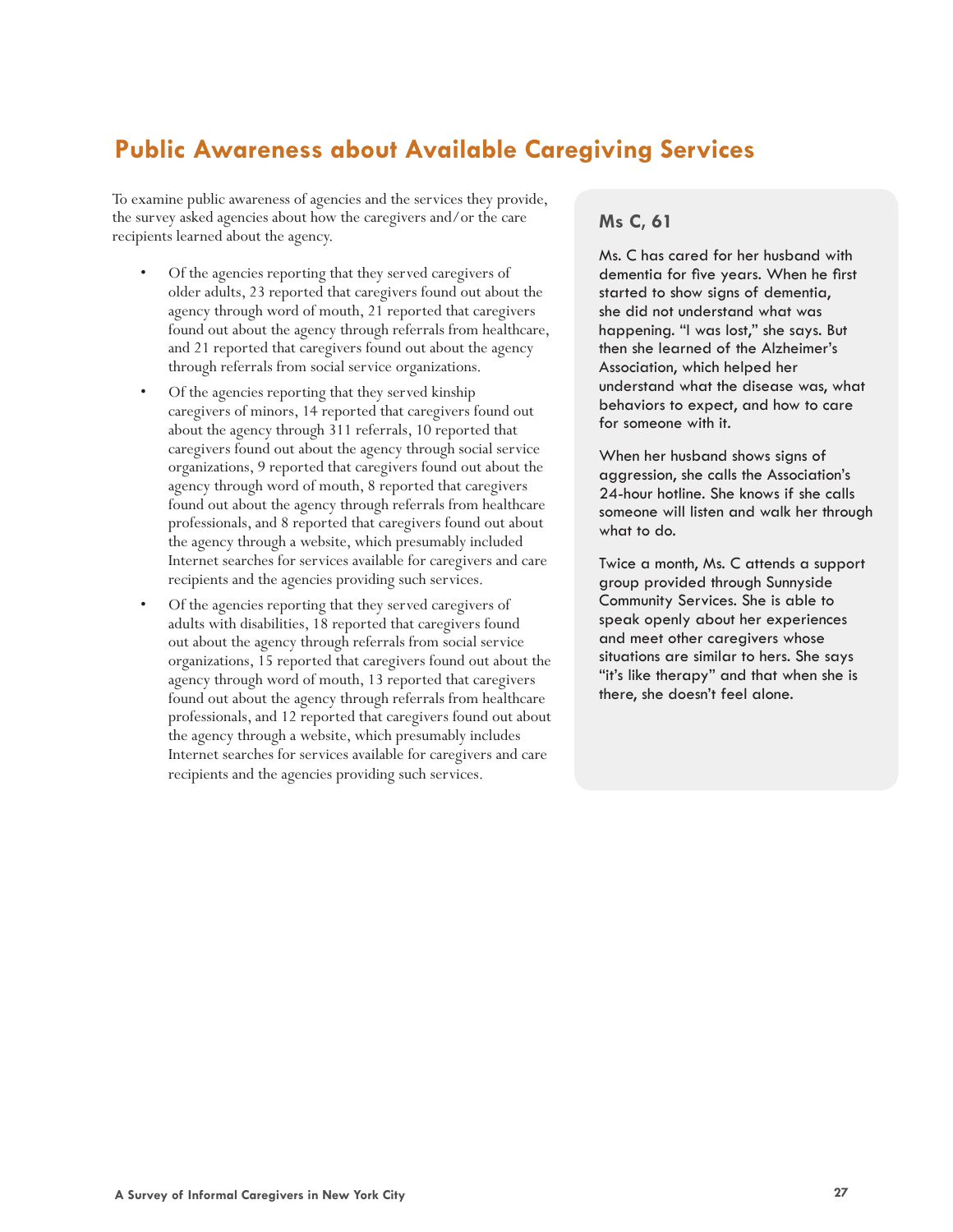## **Next Steps**

Based on the survey findings, as well as feedback from multiple agencies and input from advocates and stakeholders, the City believes more must be done to serve its large population of unpaid caregivers. New York City has already made significant investments to support caregiver services, and is poised to be a leader in addressing the burdens caregivers face.

The diverse nature of New York City's unpaid caregiver population means that no City agency is wholly tasked with addressing their needs. Conversations with agency partners point to clear ways the City can support these invaluable members of our community. The City will convene a steering committee to review the survey results in detail and make informed recommendations to better serve its unpaid caregivers. The committee will be composed of issue-specific working groups that focus on areas of unmet need identified in the survey findings. It will consist of representatives from DFTA, ACS, MOPD, OMB, and other City agencies, as well as members of the City Council and external stakeholders. The committee will hold its first meeting in Fall 2017, and share recommendations by the end of 2017.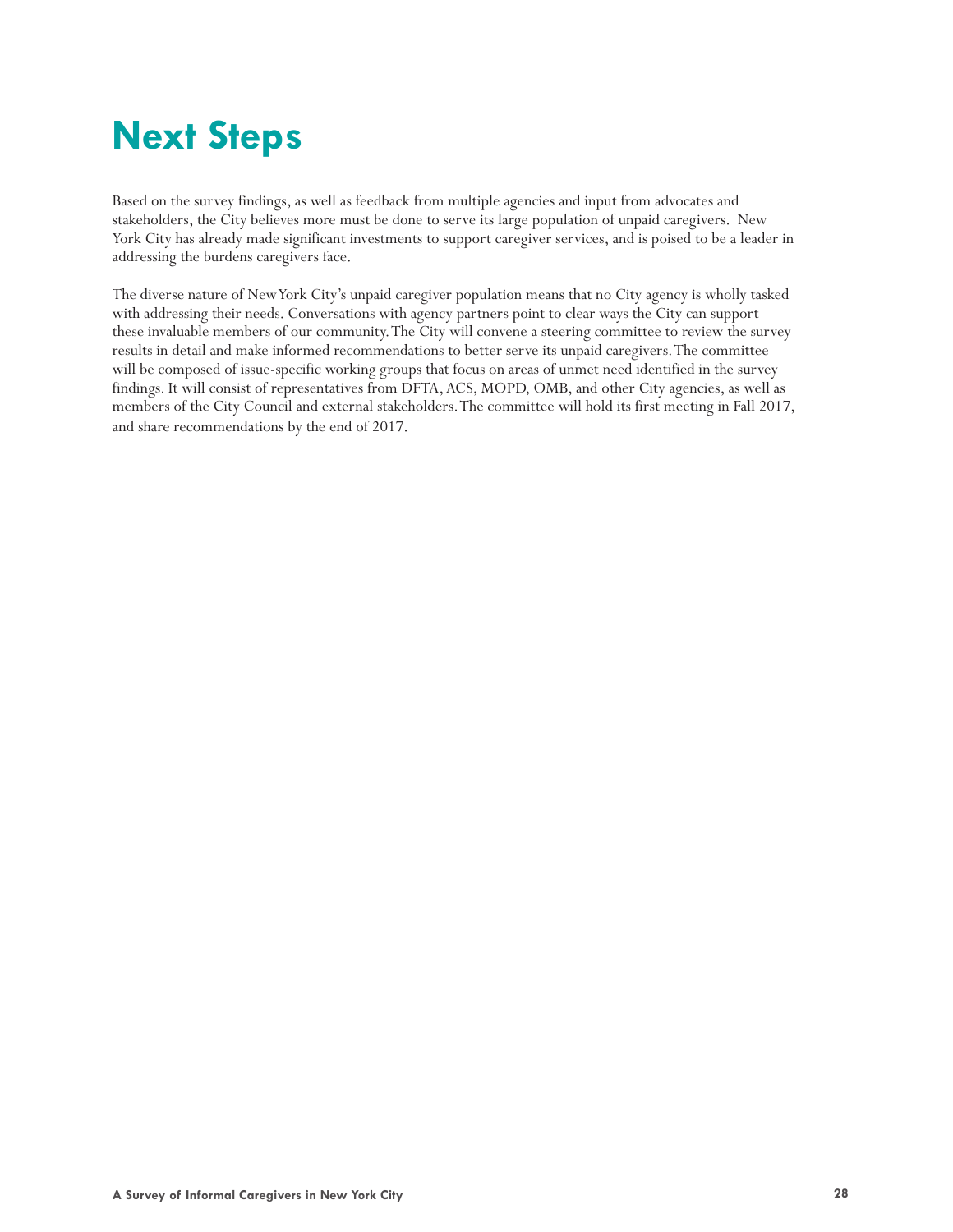## **End Notes**

- 1. The full text of the legislation can be found by searching "Int 1081-2016" on the City Council's legislation search engine at <http://legistar.council.nyc.gov/Legislation.aspx>.
- 2. The overall caregiver population estimate is based on extrapolating to the 2016 New York City population from a New York City survey done in 1998<sup>°</sup> and a more recent national survey.<sup>b</sup>

a Levine, Carol et al. "A Survey of Family Caregivers in New York City: Findings and Implications for the Health Care System" A United Hospital Fund special report, produced in collaboration with the Visiting Nurse Service of New York, 2000.

**b National Alliance for Caregiving (NAC) and AARP Public Policy Institute. "Caregiving in the** U.S." Research Report, June 2015.

- 3. Kinship caregivers in the survey sample included two groups: those caring for children in the kinship foster care program administered by ACS; and grandparent and other relative caregivers identified through the DFTA-funded Grandparent Resource Center (GRC).
- 4. Although family caregivers may receive government assistance for providing care, they are considered unpaid caregivers because they are not paid hourly wages for providing such care.
- 5. NAC and AARP Public Policy Institute. "Caregiving in the U.S."
- 6. New York State Office for the Aging. [https://aging.ny.gov/ReportsAndData/](https://aging.ny.gov/ReportsAndData/CaregiverReports/InformalCaregivers/CGSurveyResults.cfm) [CaregiverReports/InformalCaregivers/CGSurveyResults.cfm.](https://aging.ny.gov/ReportsAndData/CaregiverReports/InformalCaregivers/CGSurveyResults.cfm)
- 7. AARP Public Policy Institute. "Valuing the Invaluable: 2015 Update," 2015. [http://www.aarp.](http://www.aarp.org/content/dam/aarp/ppi/2015/valuing-the-invaluable-2015-update-new.pdf ) [org/content/dam/aarp/ppi/2015/valuing-the-invaluable-2015-update-new.pdf.](http://www.aarp.org/content/dam/aarp/ppi/2015/valuing-the-invaluable-2015-update-new.pdf )
- 8. AARP. "Family Caregiving and Out-of-Pocket Costs: 2016 Report," 2016. [http://www.aarp.](http://www.aarp.org/content/dam/aarp/research/surveys_statistics/ltc/2016/family-caregiving-cost-survey-res-ltc.pdf) [org/content/dam/aarp/research/surveys\\_statistics/ltc/2016/family-caregiving-cost-survey](http://www.aarp.org/content/dam/aarp/research/surveys_statistics/ltc/2016/family-caregiving-cost-survey-res-ltc.pdf)[res-ltc.pdf](http://www.aarp.org/content/dam/aarp/research/surveys_statistics/ltc/2016/family-caregiving-cost-survey-res-ltc.pdf).
- 9. MetLife Mature Market Institute. "The MetLife Study of Caregiving Costs to Working Caregivers," 2011. [http://www.caregiving.org/wp-content/uploads/2011/06/mmi](http://www.caregiving.org/wp-content/uploads/2011/06/mmi-caregiving-costs-working-caregivers.pdf )[caregiving-costs-working-caregivers.pdf](http://www.caregiving.org/wp-content/uploads/2011/06/mmi-caregiving-costs-working-caregivers.pdf ).
- 10. Wakabayashi, C. and K.M. Donato. "Does caregiving increase poverty among women in later life? Evidence from the Health and Retirement Survey," Journal of Health and Social Behavior 47 (3), 2006.
- 11. Family Caregiver Alliance. https://www.caregiver.org/caregiver-health
- 12. Ibid.
- 13. Ibid.
- 14. Ibid.
- 15. Ibid.
- 16. Langosch, Deborah. "Grandparents Parenting Again: Challenges, Strengths, and Implications for Practice," Psychoanalytic Inquiry, 2012. 32 (2): 163-170.
- 17. Hoefman, Renske et al. "Caring for a Child with Autism Spectrum Disorder and Parents' Quality of Life: Application of the CarerQol." Journal of autism and developmental disorders 44.8 (2014): 1933–1945.
- 18. Habermann, Barbara, Dana Hines, and Linda Lindsey Davis. "Caring for Parents with Neurodegenerative Disease: A Qualitative Description." Clinical nurse specialist CNS 27.4 (2013): 182–187.